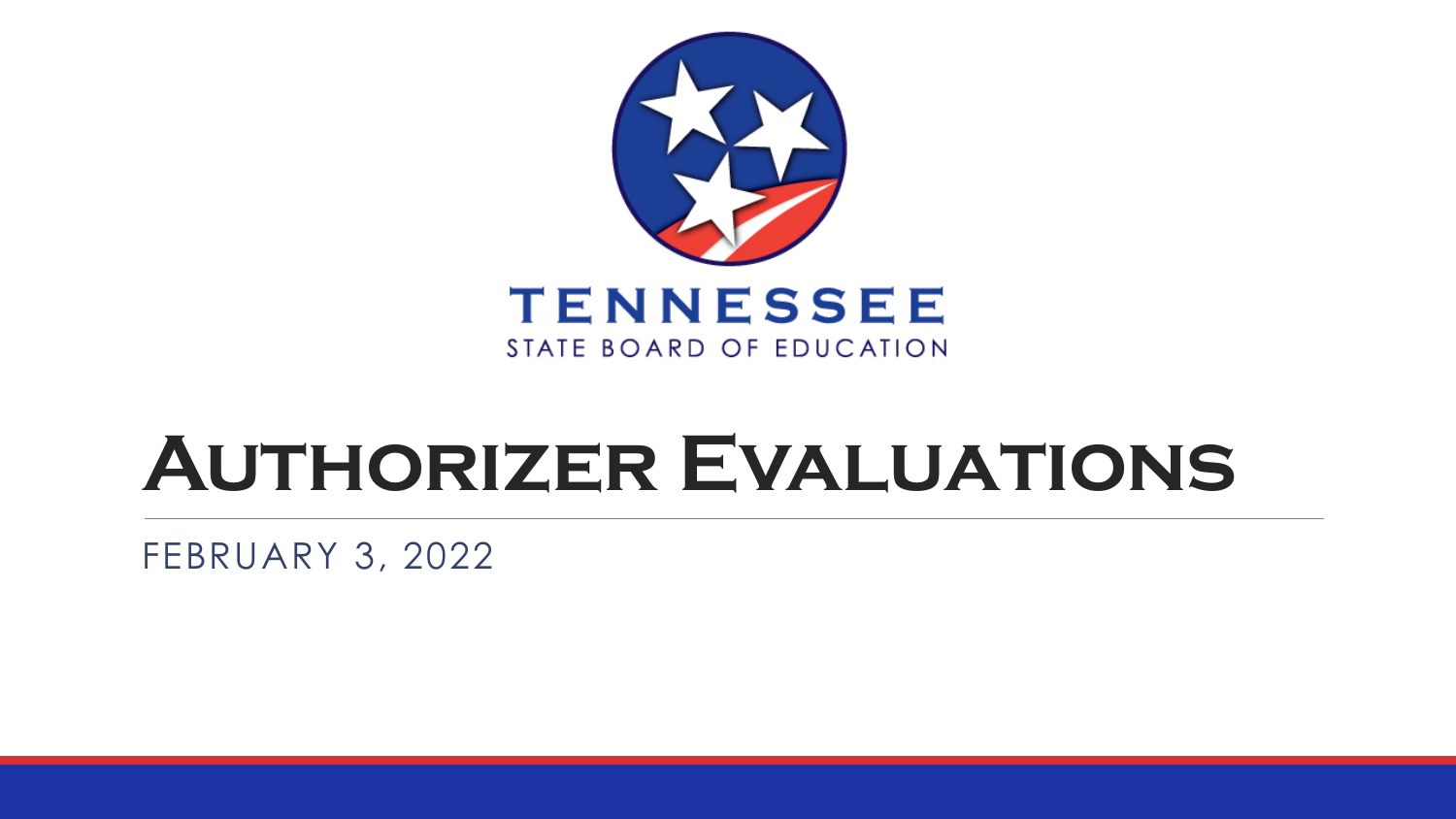# **Evaluation History and Process**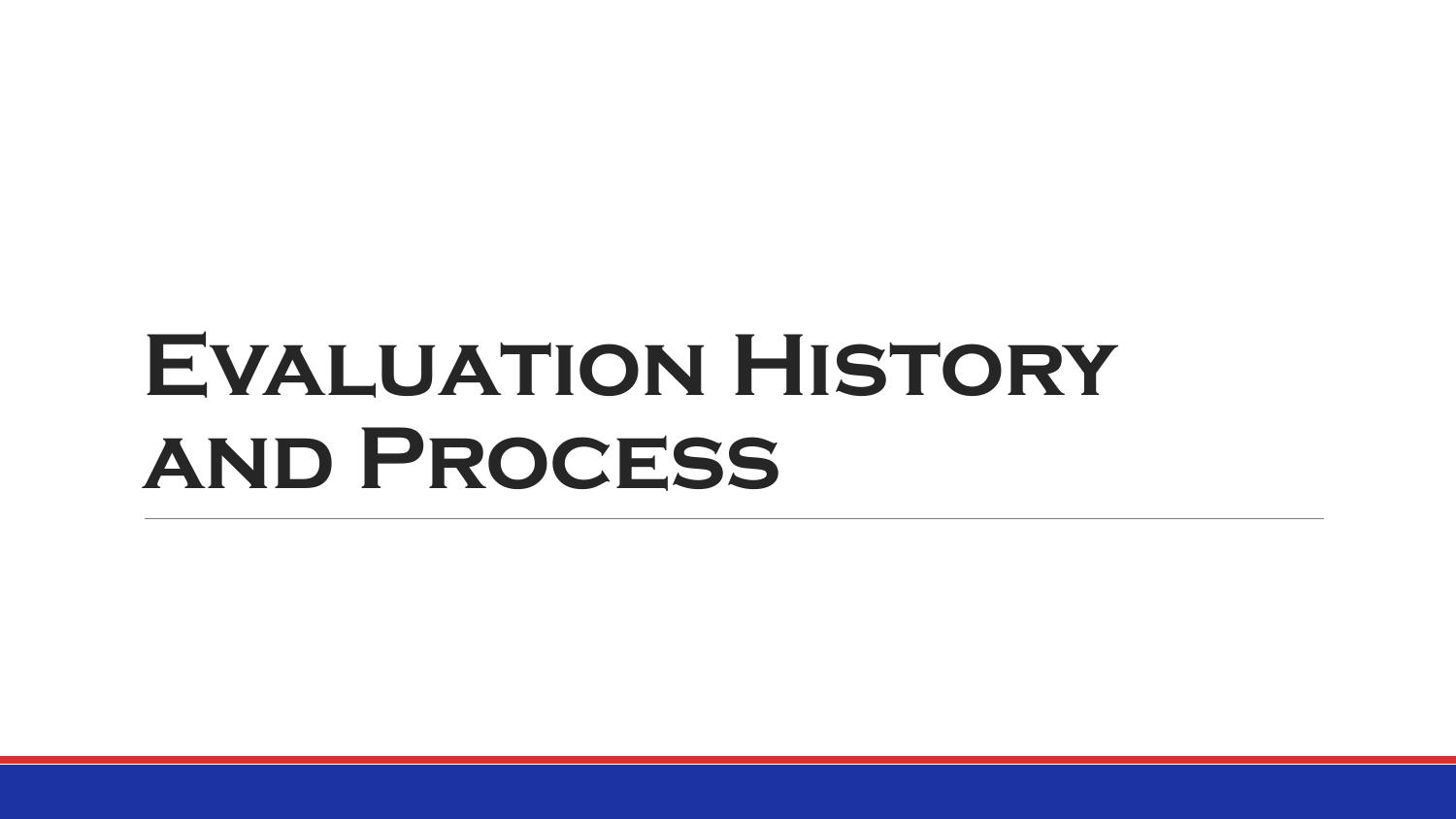# **Evaluations in Tennessee**

- In 2019, the General Assembly amended T.C.A. § 49-13-145, charging the State Board with the responsibility of ensuring the effective operation of authorizers in the state and evaluating authorizer quality.
- Beginning in July 2019, the State Board gathered feedback from operators, authorizers and stakeholders, conducted focus groups, and established a task force to develop the evaluation process.
- In Fall 2020, the State Board implemented a pilot of its evaluation process with Metro Nashville Public Schools and the Achievement School District.
- In February 2021, the State Board finalized its rule on charter school authorizer evaluations and the rule became effective on July 12, 2021.
- The 2021 evaluations represent one half of the first formal evaluation cycle.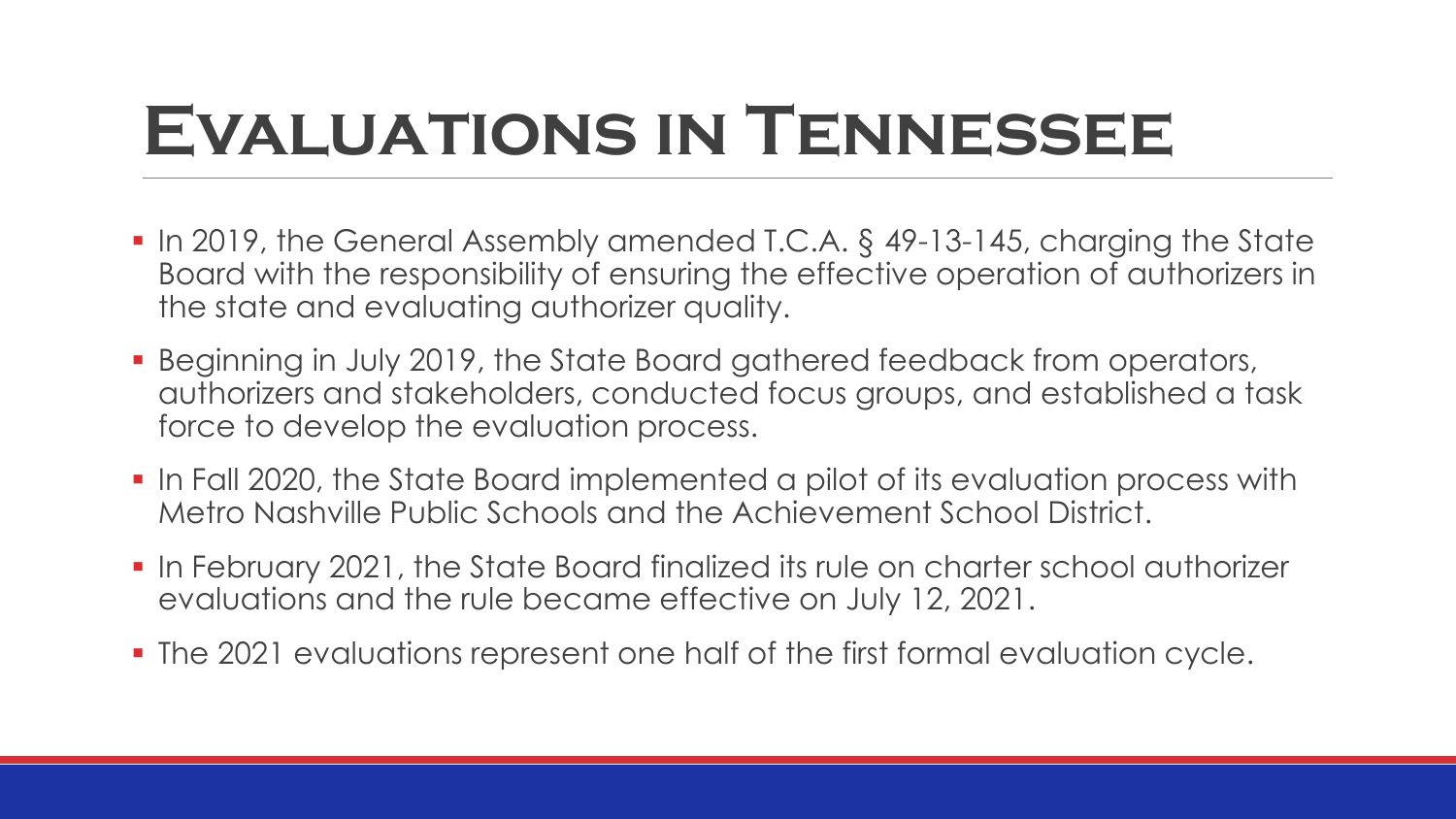### **Evaluation Cohorts**

Tennessee authorizers will be evaluated in the following sequence:

#### **Cohort 1 beginning in Fall 2021:**

- **Hamilton County Schools**
- **Knox County Schools**
- **Shelby County Schools**

#### **Cohort 2 beginning in Fall 2022:**

- Achievement School District
- **Metro Nashville Public Schools**
- **Example 3 Figure 1 Feature I Commission**

*NOTE: Cohorts will not change regardless of evaluation outcomes.*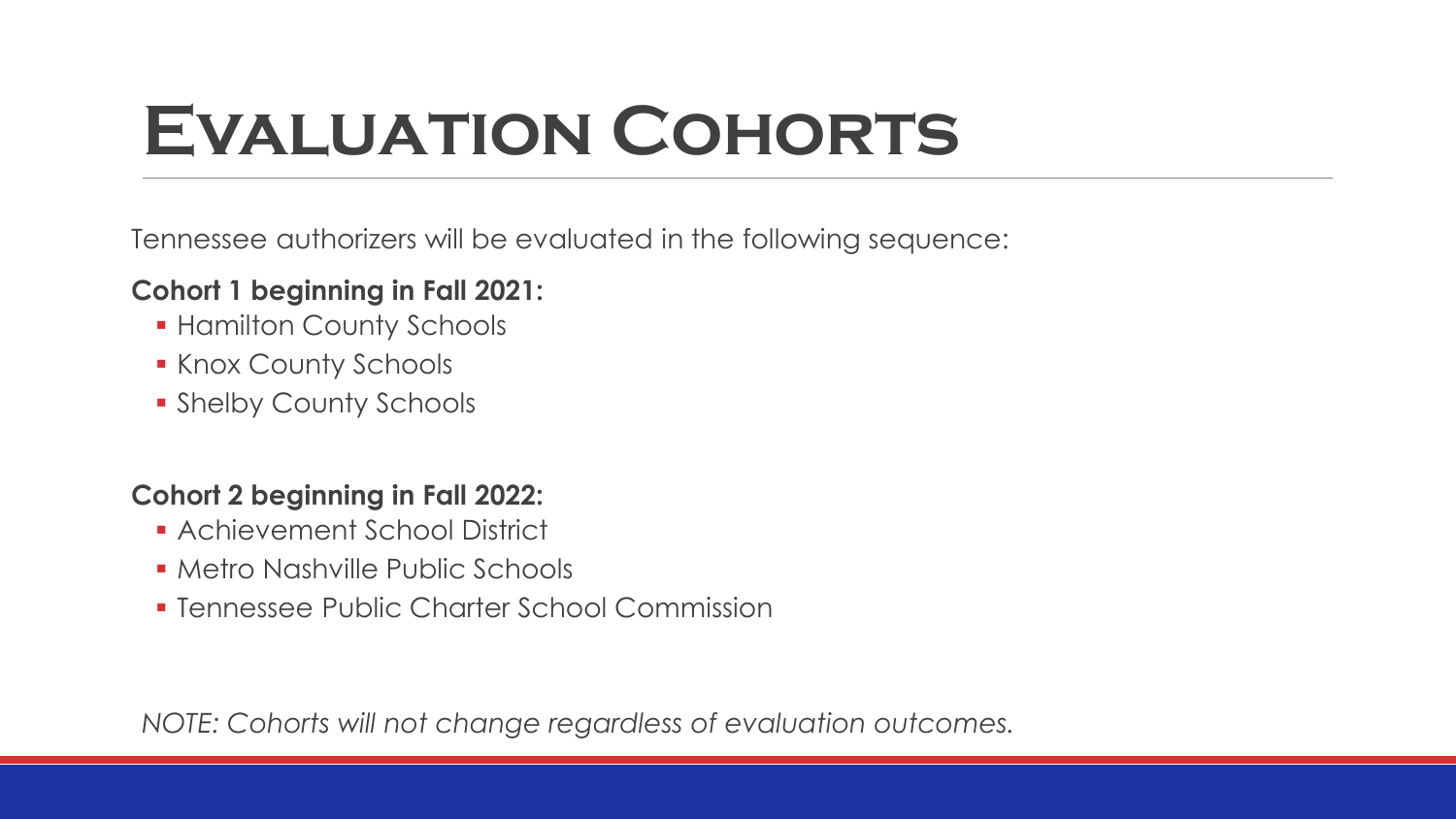# **2021 Full Timeline**

- **August 26: Commentation for authorizers**
- **Sept. 1 Oct. 15:** Document submission window
- **October 25-26:** Evaluator Training
- **November 1:** Evaluation #1 began
- **November 15:** Evaluation #2 began
- **November 29:** Evaluation #3 began
- **December 15:** Draft reports shared with authorizers
- **January 1:** Non-Evaluation Year Self-Assessment due
- **Mid-January:** Evaluation reports finalized
- **February 4:** Ratings approved at State Board meeting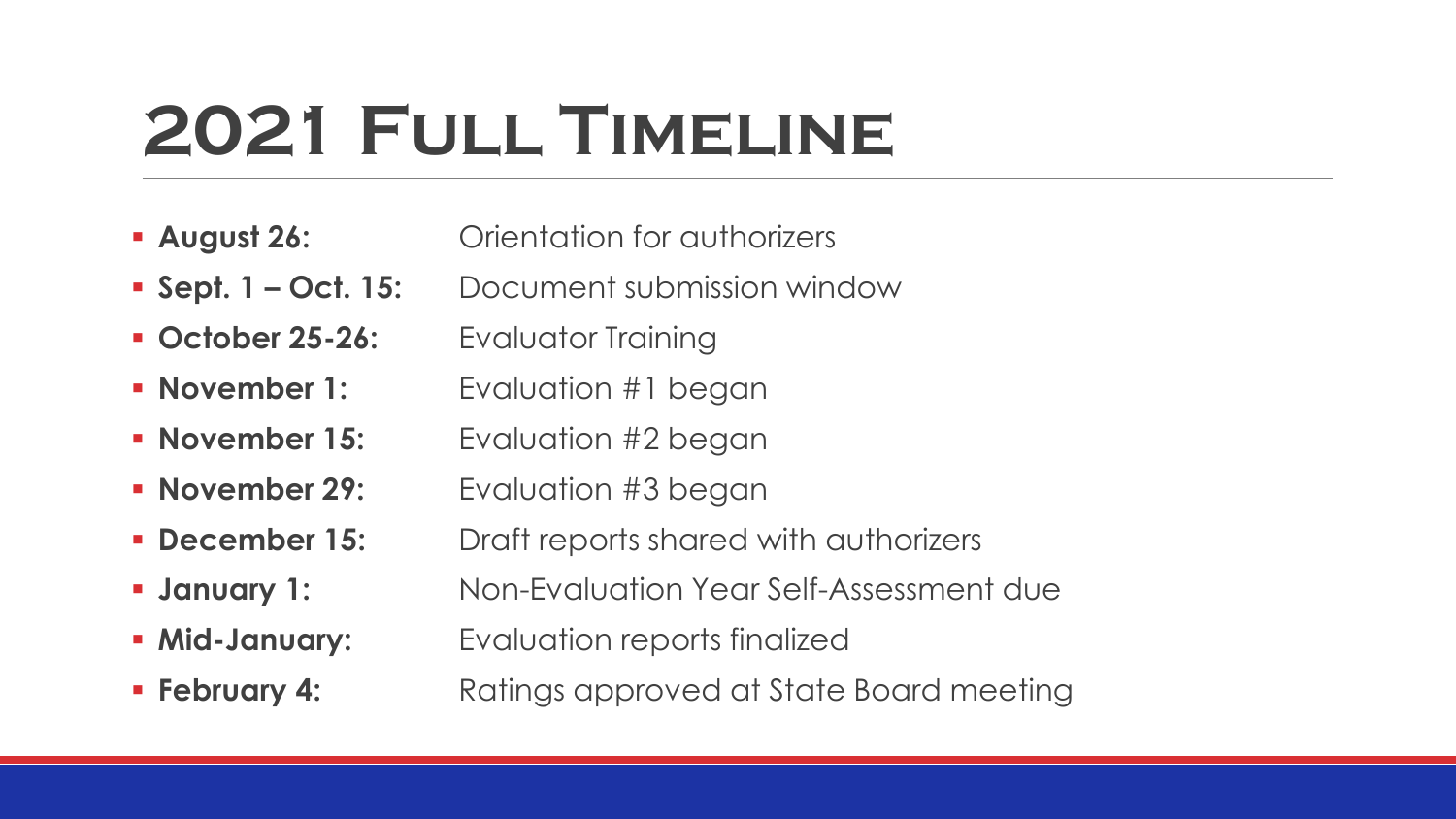# **Evaluation Week Timeline**

#### **Days 1-2**

Evaluation Team conducts full document review and completes preliminary ratings

#### **Day 3**

Evaluation Team interviews charter school leaders and holds pre-consensus meeting

#### **Day 4**

Evaluation Team meets with Authorizer and holds consensus meeting

#### **Day 5**

Evaluation Team Lead meets with Authorizer for report out of preliminary ratings

#### **Days 6-10**

Evaluation Team Lead and Quality Editor work together on evaluation report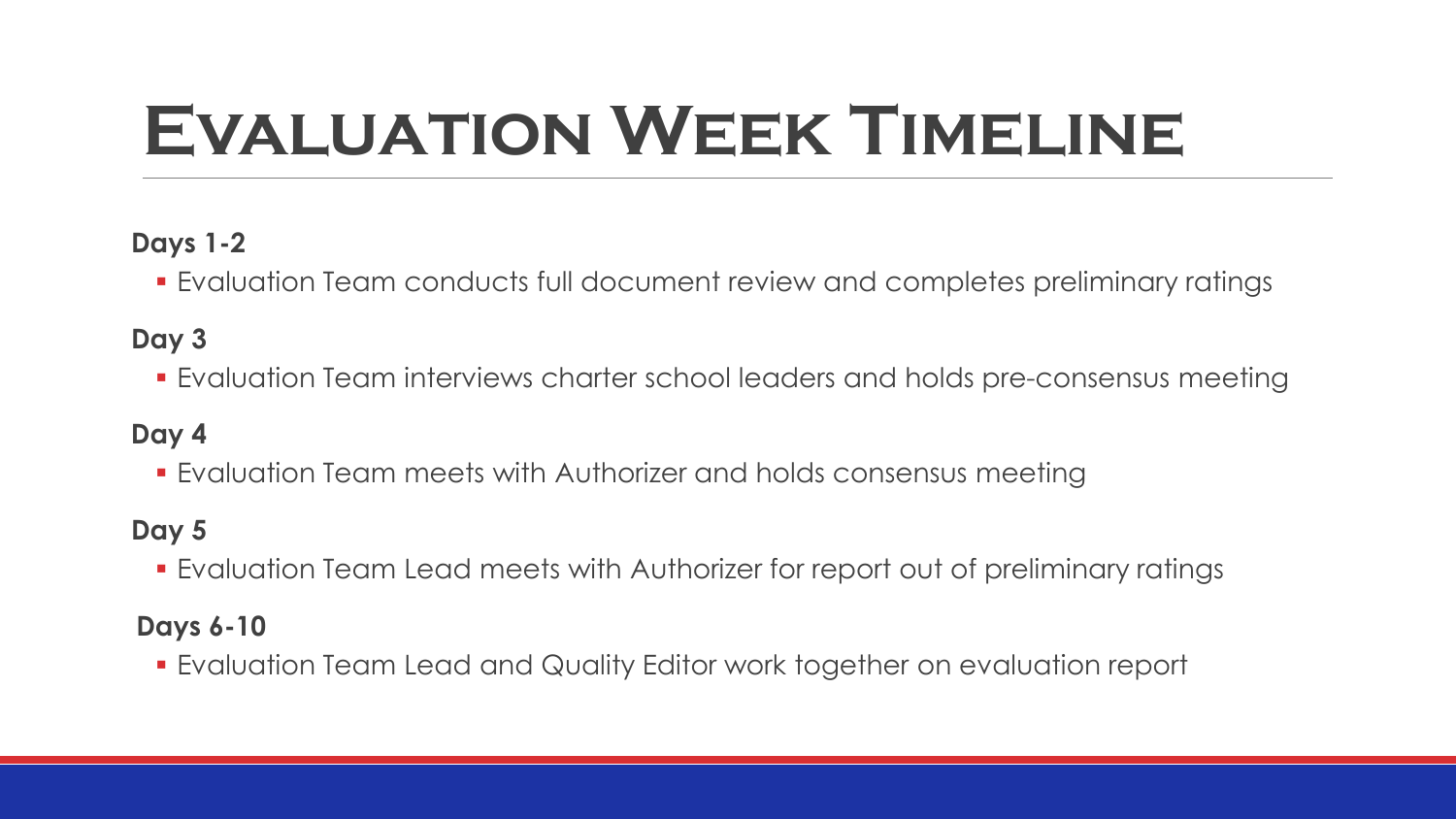### **Evaluation Teams**

- Each evaluation team was comprised of 3 evaluators: a State Board staff member, a national consultant, and a TN authorizer representative.
- Evaluators spent an average of 18 hours per evaluation reviewing and scoring authorizer documentation plus several more hours conducting interviews and debriefing the ratings.

| <b>Shelby County Schools</b>       | <b>Knox County Schools</b>        | <b>Hamilton County Schools</b>    |
|------------------------------------|-----------------------------------|-----------------------------------|
| Ali Gaffey, State Board Staff      | Ali Gaffey, State Board Staff     | Ali Gaffey, State Board Staff     |
| Lauren Iannuccilli, National       | Lauren Iannuccilli, National      | Lauren Iannuccilli, National      |
| <b>Consultant for SchoolWorks</b>  | <b>Consultant for SchoolWorks</b> | <b>Consultant for SchoolWorks</b> |
| Teri Manning-Euell,                | Beth Figueroa, TN Public          | Shereka Roby-Grant, Metro         |
| <b>Achievement School District</b> | <b>Charter School Commission</b>  | Nashville Public Schools          |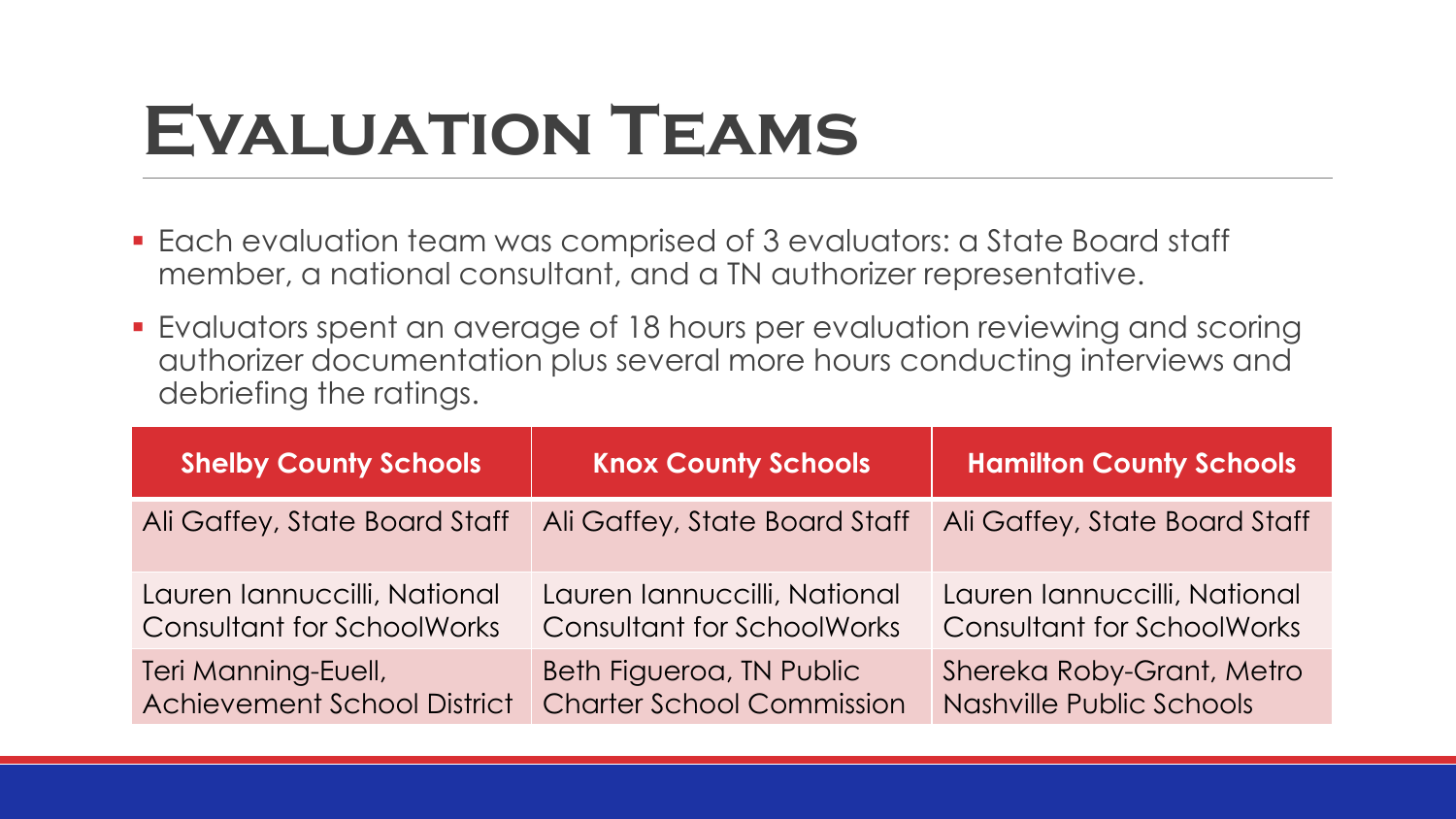### **Evidence Base**

During the evaluation, the Evaluation Team shall consider:

- **Documents** submitted by the authorizer during the submission window;
- **Narrative** explanations submitted by the authorizer during the submission window;
- Clarifications and explanations provided by the authorizer during the **Document Debrief**;
- Supporting narrative shared during the **School Leader Interview;** and
- **Appeals history**, as applicable.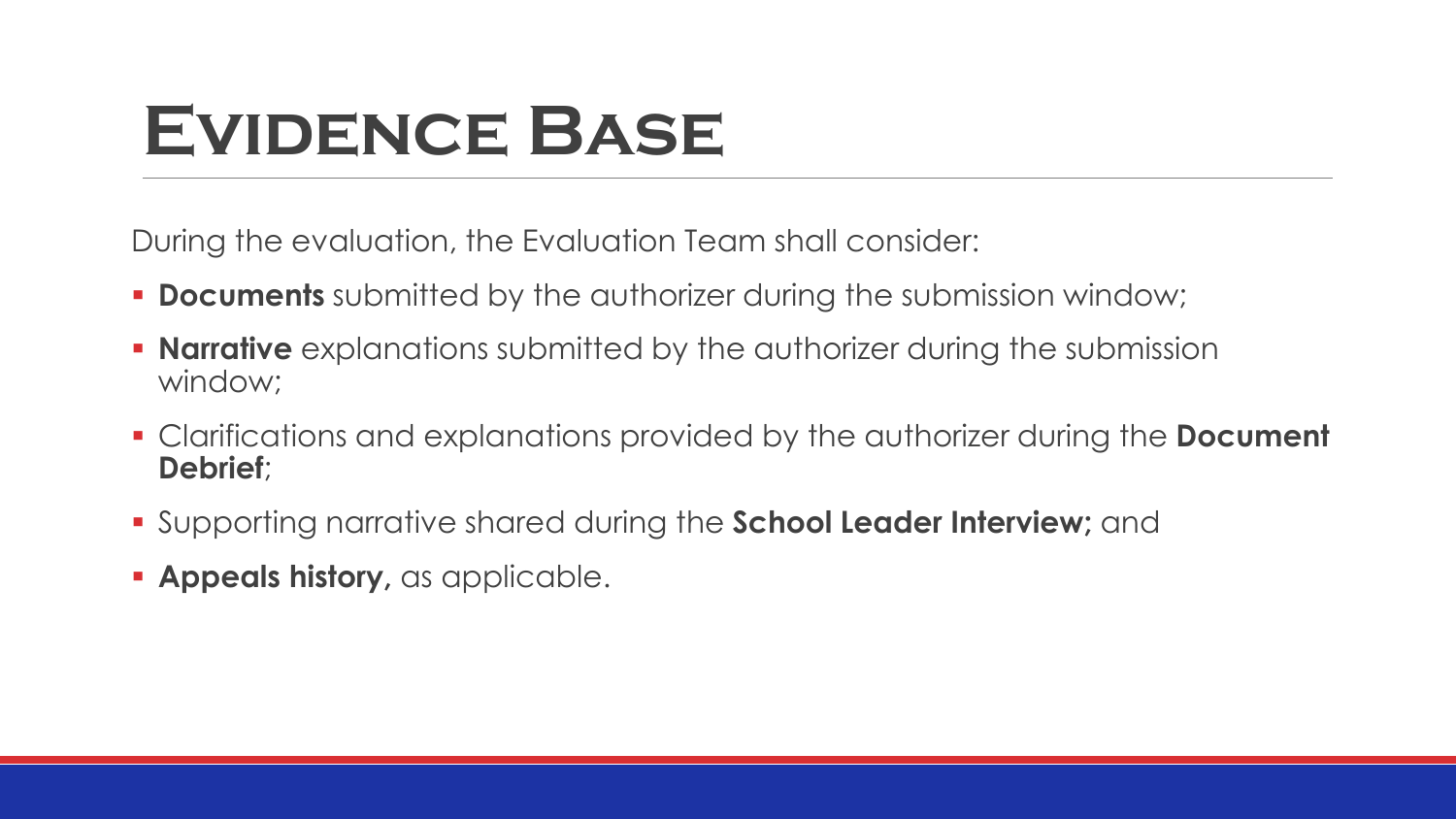### **Evaluation Rubric**

- The evaluation is based on the twenty-four standards within State Board Policy 6.111 – Quality Charter Authorizing Standards.
- **-** The standards are organized into six categories:
	- 1. Agency Commitment and Capacity
	- 2. Application Process and Decision Making
	- 3. Performance Contracting
	- 4. Ongoing Oversight and Evaluation
	- 5. Revocation and Renewal Decision Making
	- 6. Advanced Standards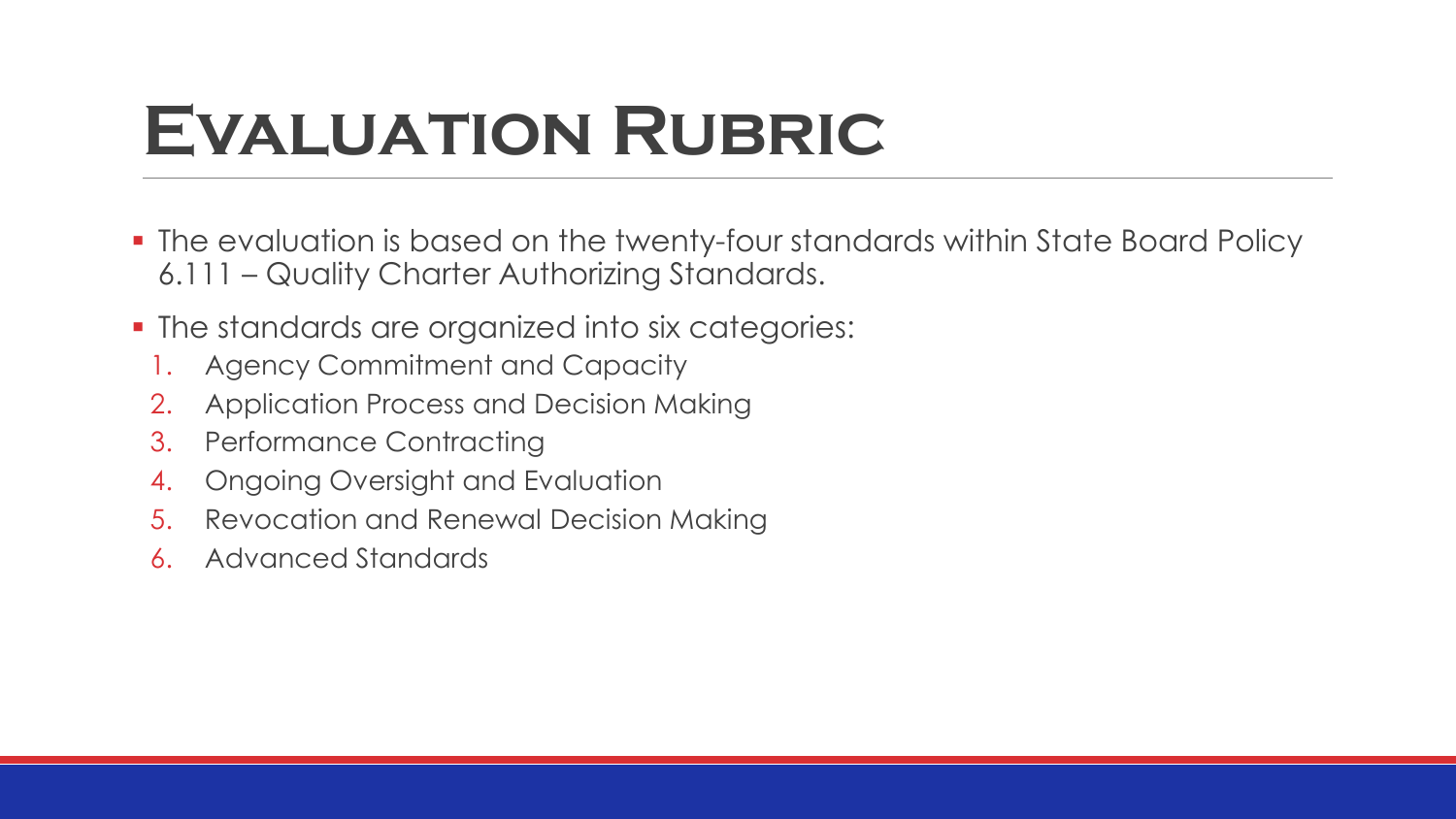### **Ratings & Evaluative Comments**

**Ratings:** When determining the rating for a sub-standard, the evaluation team considers:

- Whether the authorizer has explained practices in the documentation debrief or narrative;
- Whether documentation addresses the sub-standard; and
- Whether the documentation satisfies the sub-standard.

#### **Evaluative Comments:**

 Every sub-standard will have an evaluative comment which explains the key evidence or lack thereof used to determine the rating.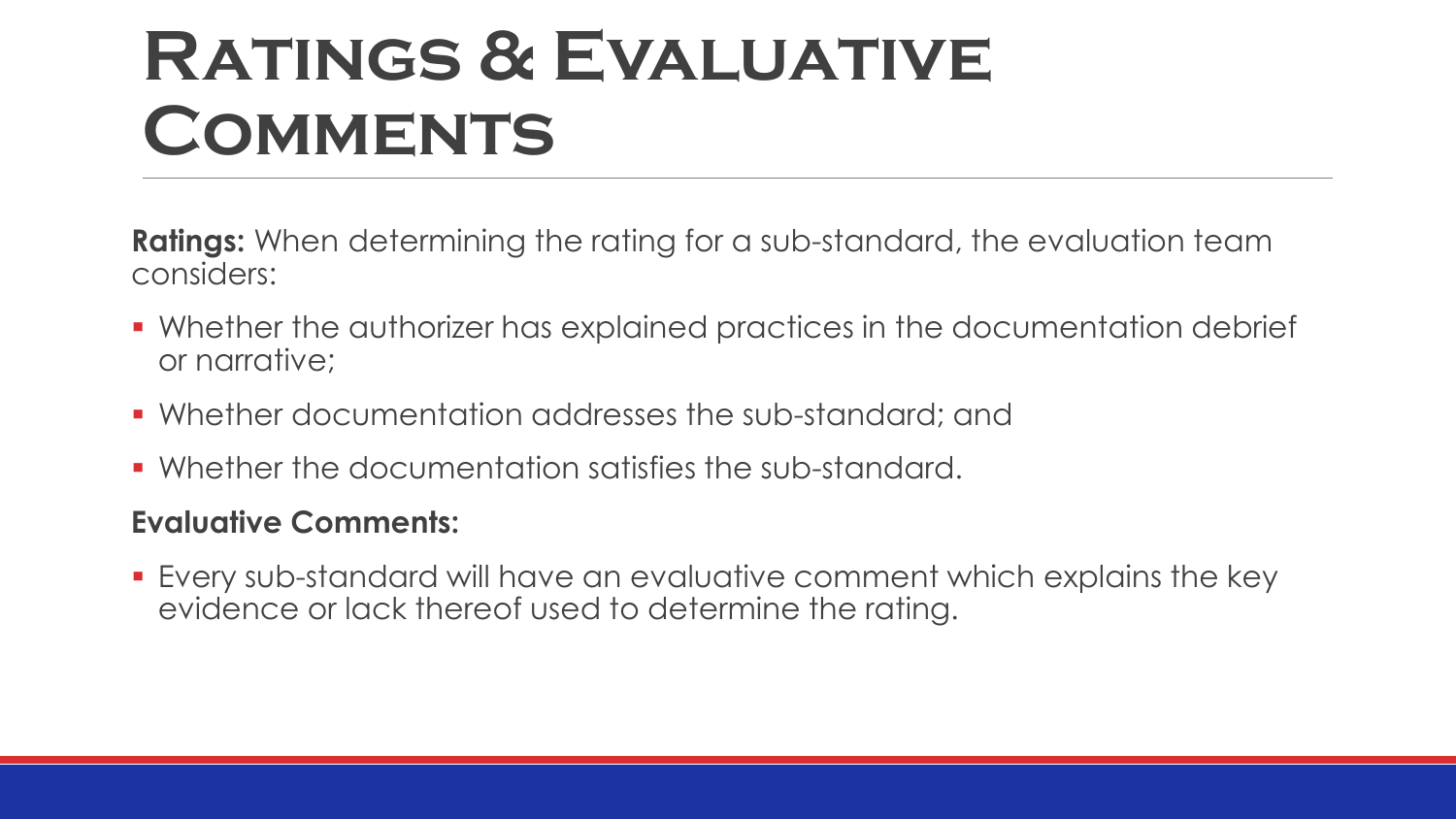### **Overall Ratings**

| <b>Score</b> | <b>Rating</b>                   |
|--------------|---------------------------------|
| $3.5 - 4.0$  | Exemplary                       |
| $3.0 - 3.49$ | Commendable                     |
| $2.0 - 2.99$ | Satisfactory                    |
| $1.0 - 1.99$ | <b>Approaching Satisfactory</b> |
| $0 - 0.99$   | Unsatisfactory/Incomplete       |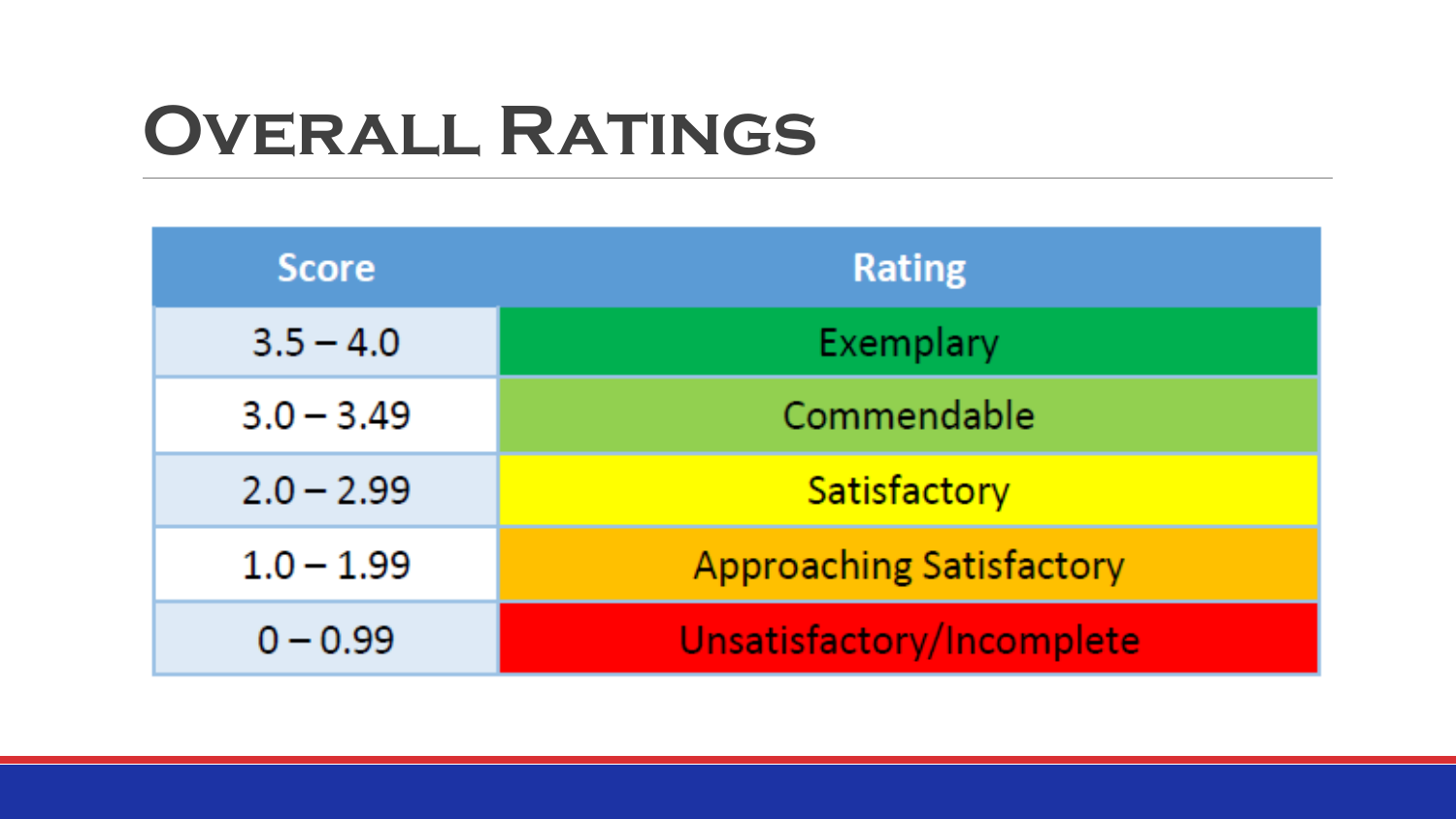# **2021 Evaluation Outcomes**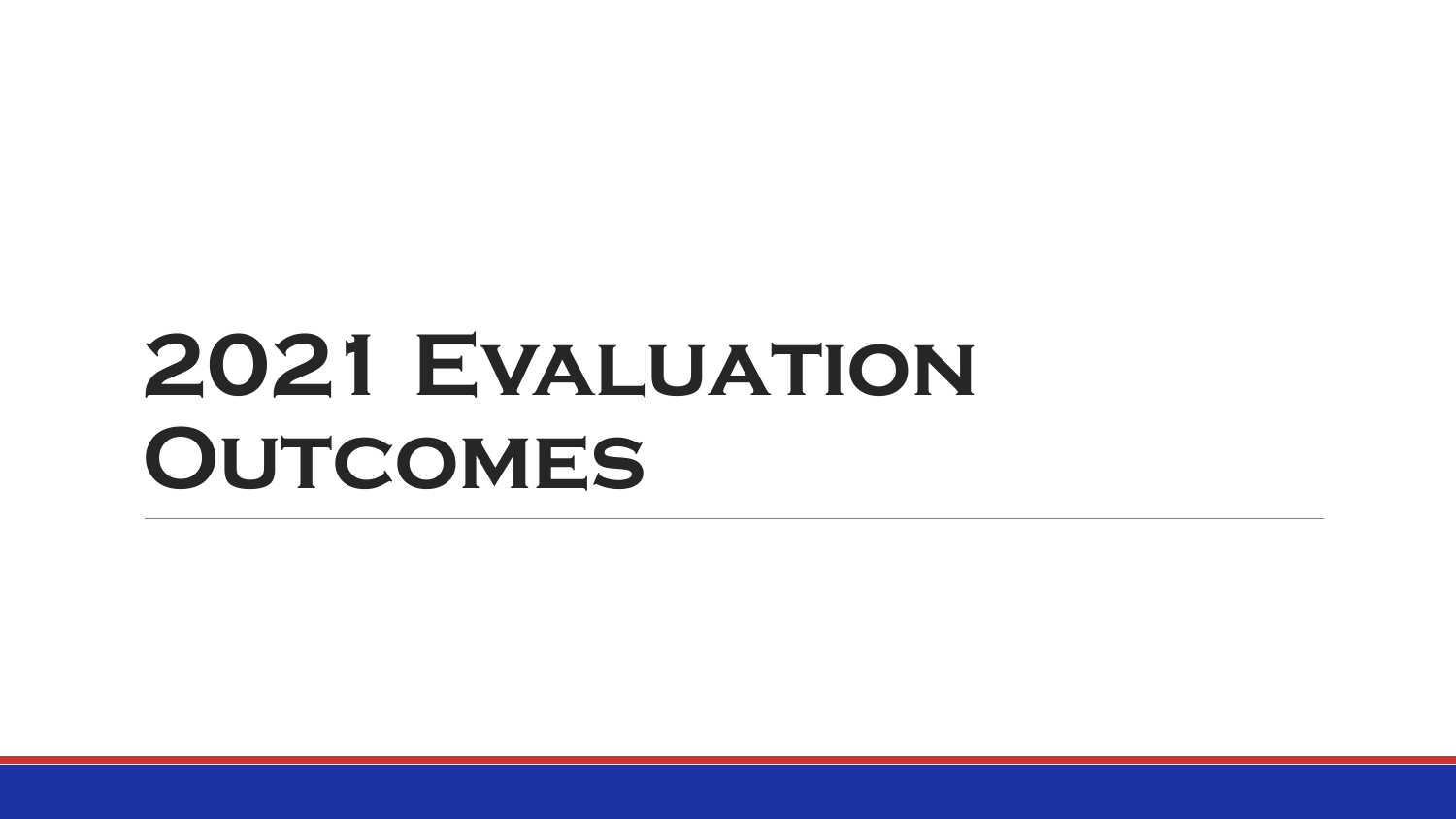### **Hamilton County Schools (HCS)**

| <b>About the Authorizer:</b>                        | HCS is a district-level authorizer in Hamilton County.<br>HCS's first charter school opened in 2008 and its charter<br>schools currently serve approximately 4% of the district's<br>students.                              |
|-----------------------------------------------------|-----------------------------------------------------------------------------------------------------------------------------------------------------------------------------------------------------------------------------|
| <b>Operational Schools:</b>                         | 5 schools in the 2020-21 school year                                                                                                                                                                                        |
| <b>Students Enrolled:</b>                           | 1,710 students in the 2020-21 school year                                                                                                                                                                                   |
| <b>Approved School(s) in</b><br><b>Development:</b> | 2 schools in development, 1 recently opened<br>Montessori Elementary School of Highland Park (2021)<br>• Chattanooga Charter School of Excellence High<br><b>School (2022)</b><br>• Ivy's Skillern Elementary School (2022) |
| <b>Closed Schools:</b>                              | 0 schools closed since September 1, 2019                                                                                                                                                                                    |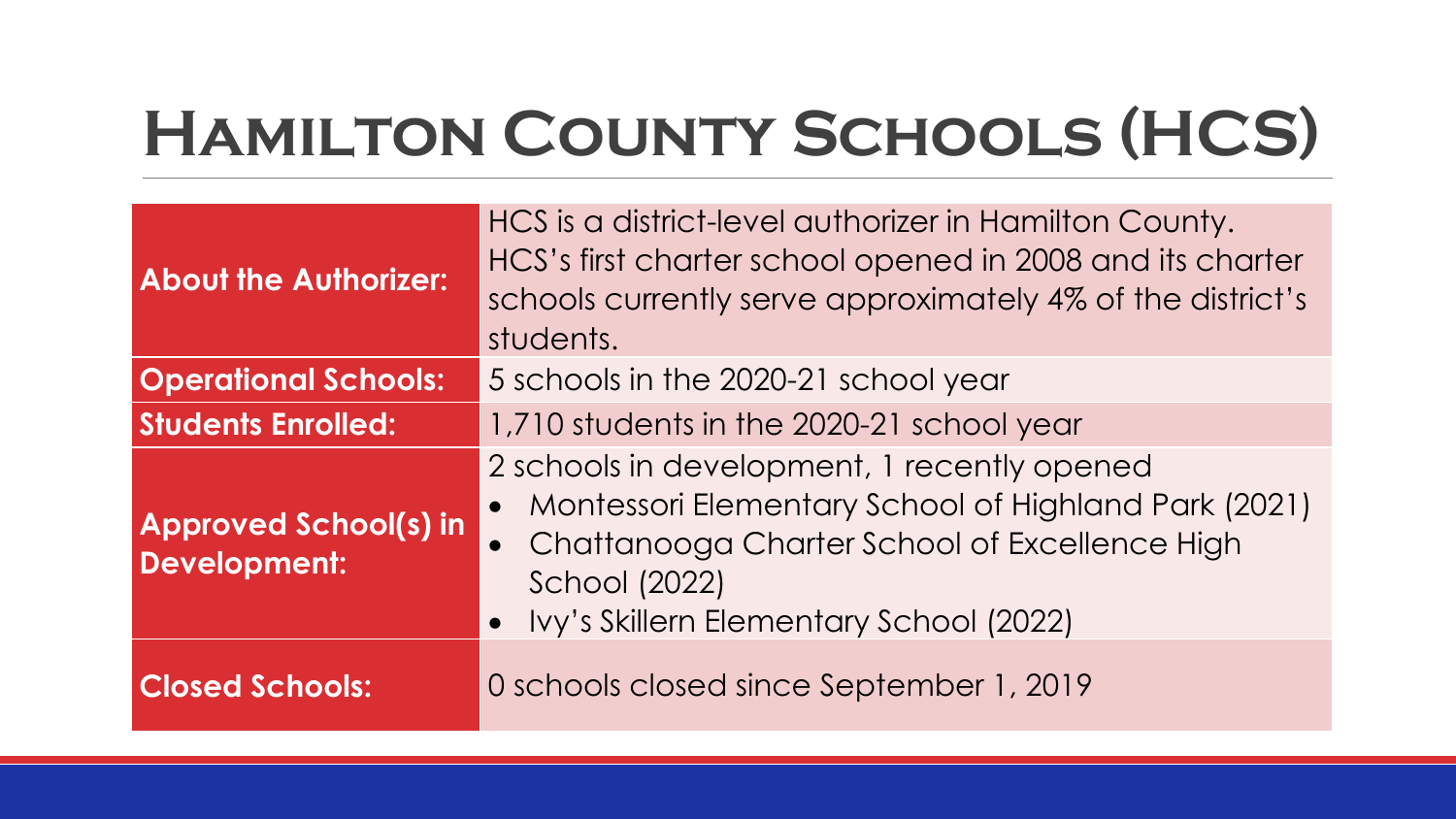# **Hamilton County Schools**

#### **Identified Areas of Strength:**

- As of April 2021, the authorizer effectively utilizes a portion of its authorizer fee to fund a full-time charter school coordinator to support its growing portfolio of charter schools.
- The authorizer approves applications that are comprised of a detailed plan for charter school opening, operation, and fiscal stability, with little substantive work left for later development.
- The authorizer respects charter school autonomy and provides its schools with opportunities to participate in district-led professional development for teachers and leaders.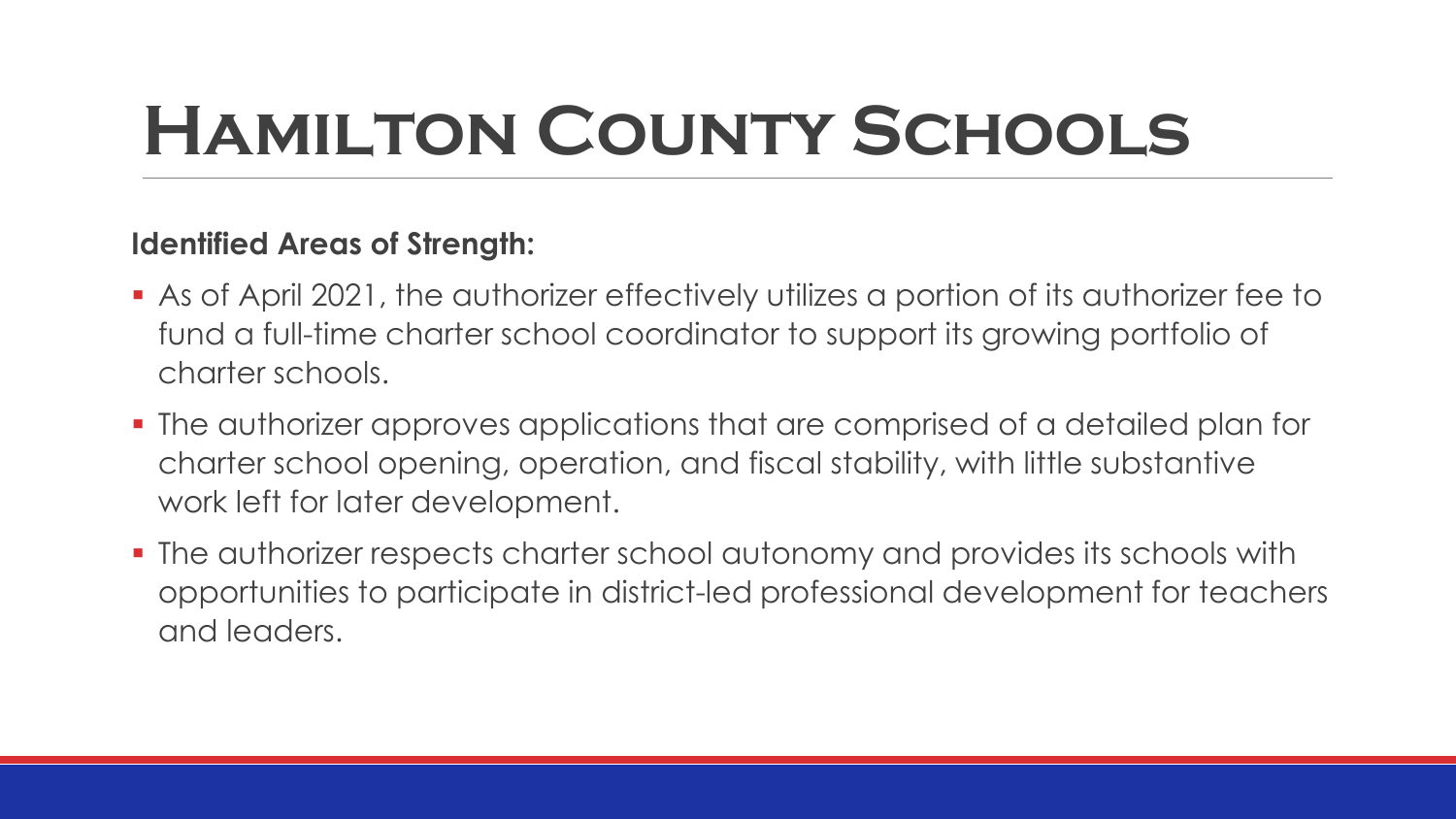# **Hamilton County Schools**

#### **Identified Areas for Growth:**

- The authorizer lacks an established performance framework that is outlined as either an item within or as an exhibit of the charter agreement as required by state law and has not conducted annual performance evaluations of its charter schools.
- **The authorizer has not established criteria for renewal and has not consistently** held five (5) year interim reviews for its schools as required by state law.
- **The authorizer has not implemented a comprehensive performance** accountability and compliance monitoring system that is aligned to its charter agreement and provides key outcomes to inform renewal, revocation, and intervention decisions.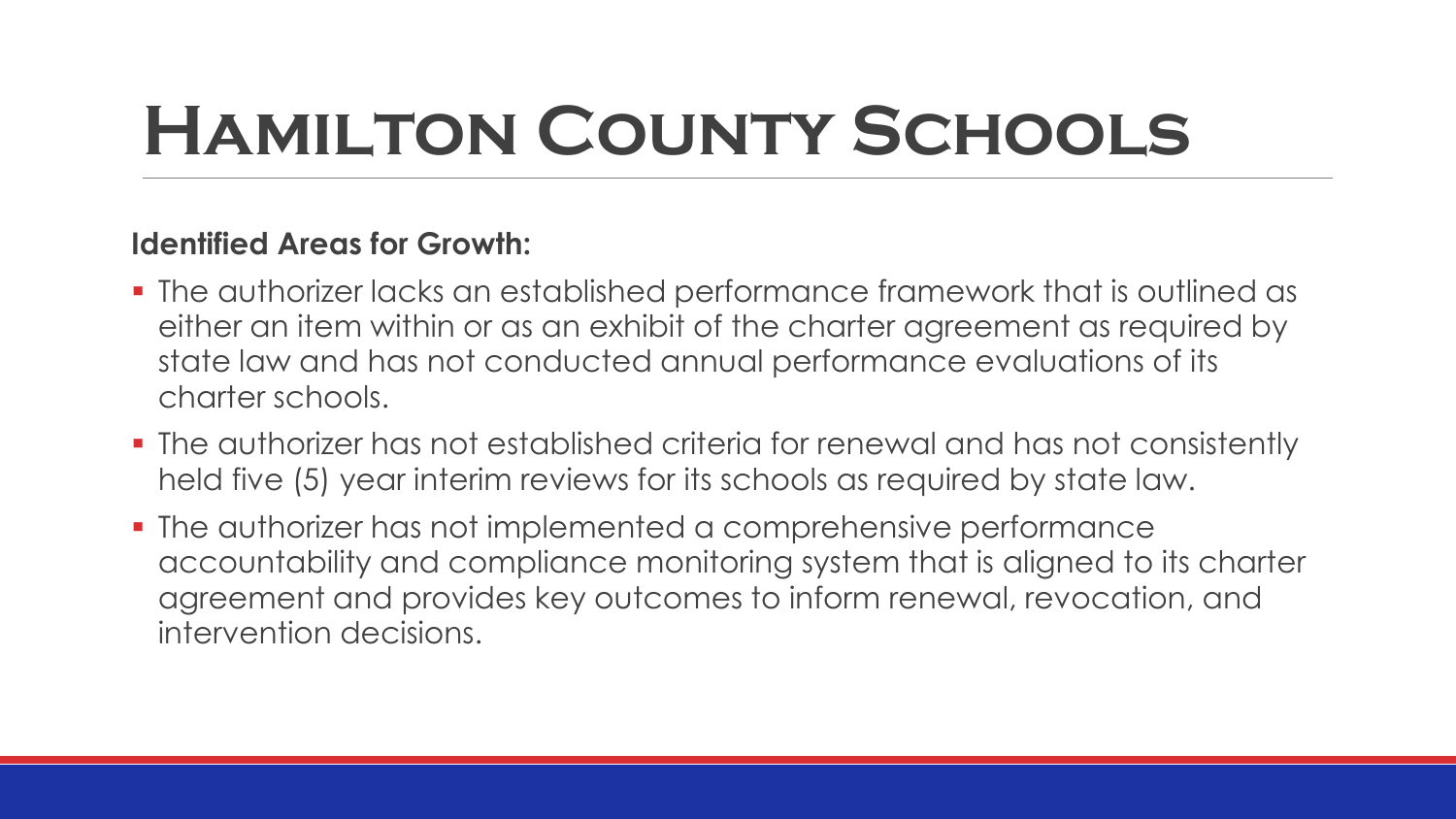# **Hamilton County Schools**

**Overall Rating:** 1.83 Approaching Satisfactory

**Required Follow-Up Actions:**

- Submission of a corrective action plan approved by the State Board's executive director or designee prior to implementation.
- Submission of a self-assessment in the 2022-23 school year with documentation demonstrating completion of the required follow-up actions outlined in the approved corrective action plan.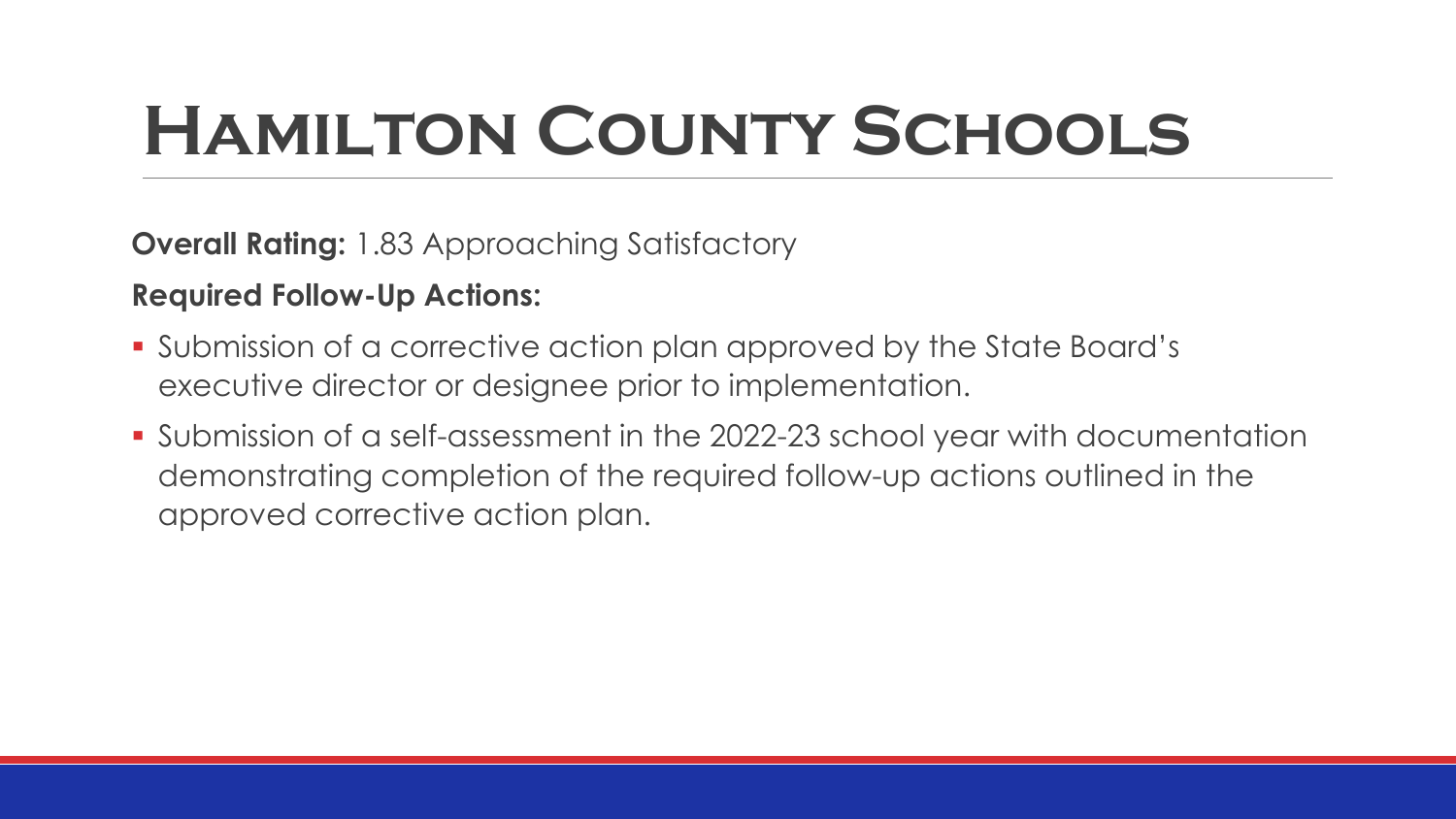# **Knox County Schools (KCS)**

| <b>About the Authorizer:</b>                        | KCS is a district-level authorizer in Knox County. KCS's first<br>and only charter school opened in 2015 and its charter<br>school currently serves approximately 0.07% of the<br>district's students. |
|-----------------------------------------------------|--------------------------------------------------------------------------------------------------------------------------------------------------------------------------------------------------------|
| <b>Operational Schools:</b>                         | 1 school in the 2020-21 school year                                                                                                                                                                    |
| <b>Students Enrolled:</b>                           | 450 students in the 2020-21 school year                                                                                                                                                                |
| <b>Approved School(s) in</b><br><b>Development:</b> | 0 schools in development                                                                                                                                                                               |
| <b>Closed Schools:</b>                              | 0 schools closed since September 1, 2019                                                                                                                                                               |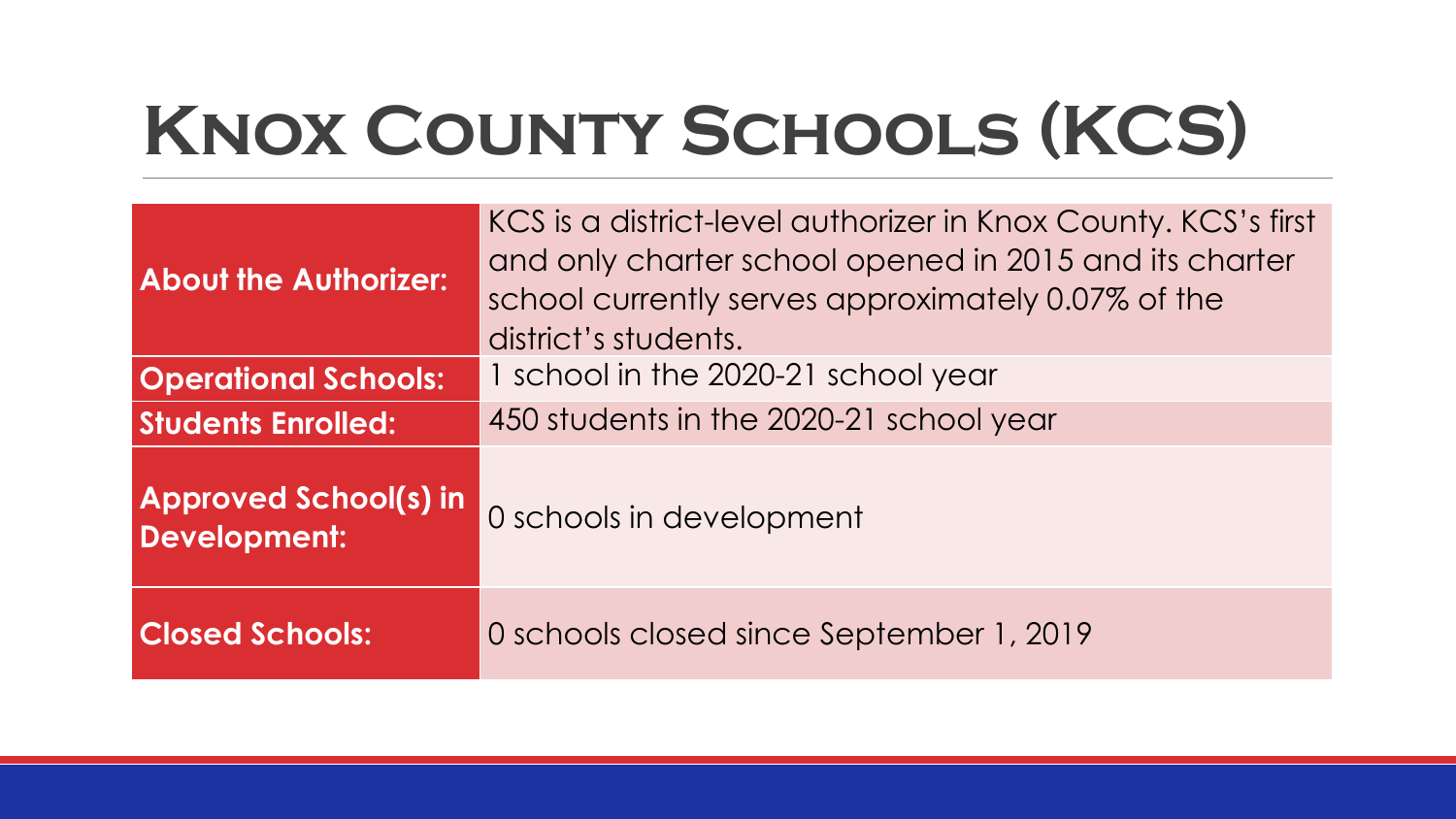# **Knox County Schools**

#### **Identified Areas of Strength:**

- The authorizer employs competent personnel at a staffing level that is appropriately funded through efficient use of the authorizer fee and sufficient in scale to support its single charter school.
- The authorizer implements a quality new-start application process that is aligned with state guidelines, is transparent and clearly communicated, follows rigorous approval criteria for applicants, and is open to all.
- The authorizer executes a charter agreement with its charter school that articulates the rights and responsibilities of each party regarding school autonomy, funding, administration and oversight, and other material terms.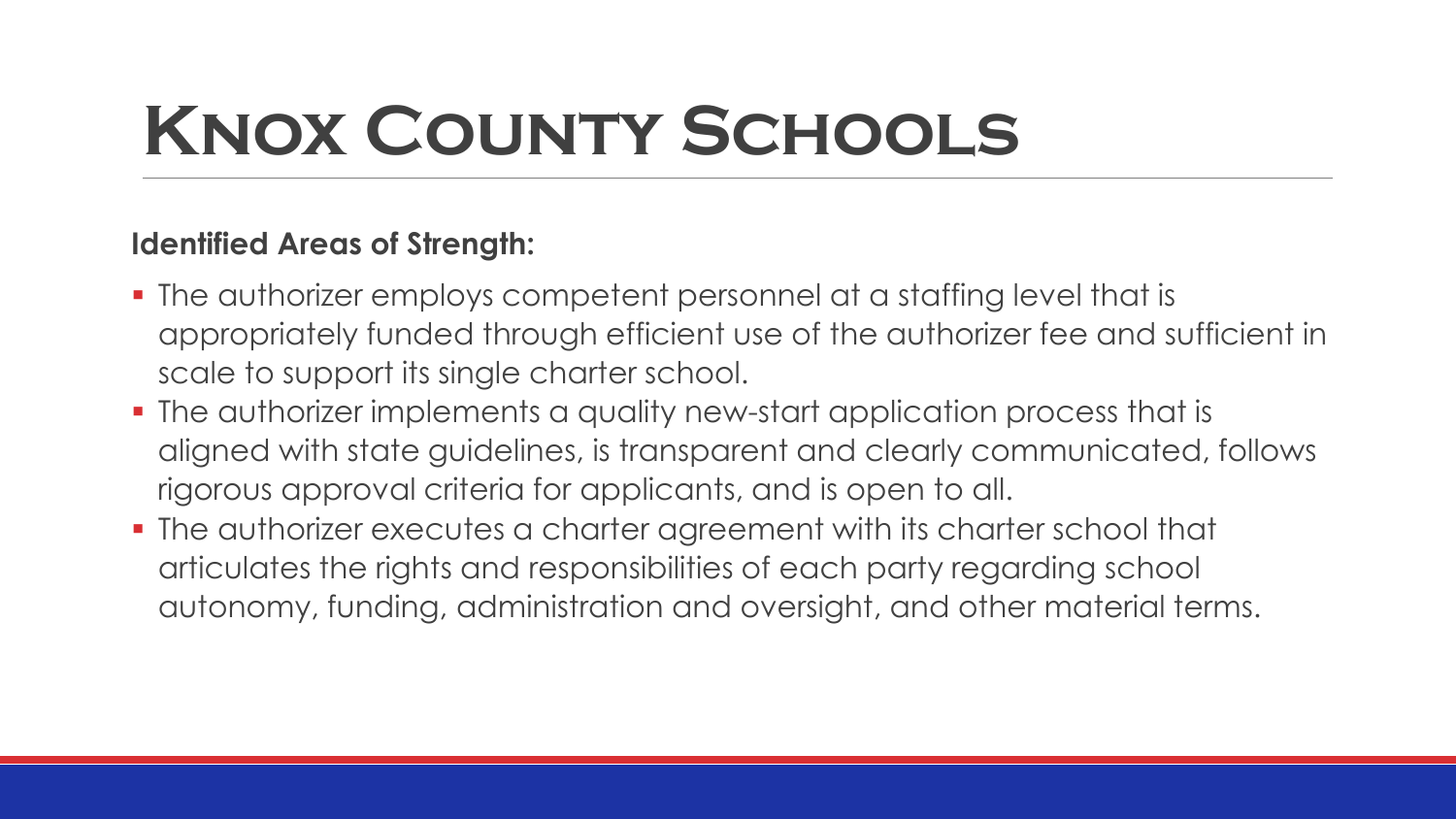# **Knox County Schools**

#### **Identified Areas for Growth:**

- The authorizer evaluates its schools using a performance framework that is not clearly outlined as either an item within or as an exhibit of the charter agreement. Additionally, the performance framework does not set detailed organizational standards that define the essential elements of the educational program, hold the governing board accountable for operating and reporting requirements, ensure compliance with student and employee rights, and establish school environment expectations.
- The authorizer does not implement a comprehensive performance accountability and compliance monitoring system that is aligned to its charter agreement and provides key outcomes to inform renewal, revocation, and intervention decisions.
- The authorizer's compliance monitoring system does not include evidence of ensuring its school provides access and services to all students as required by federal and state law.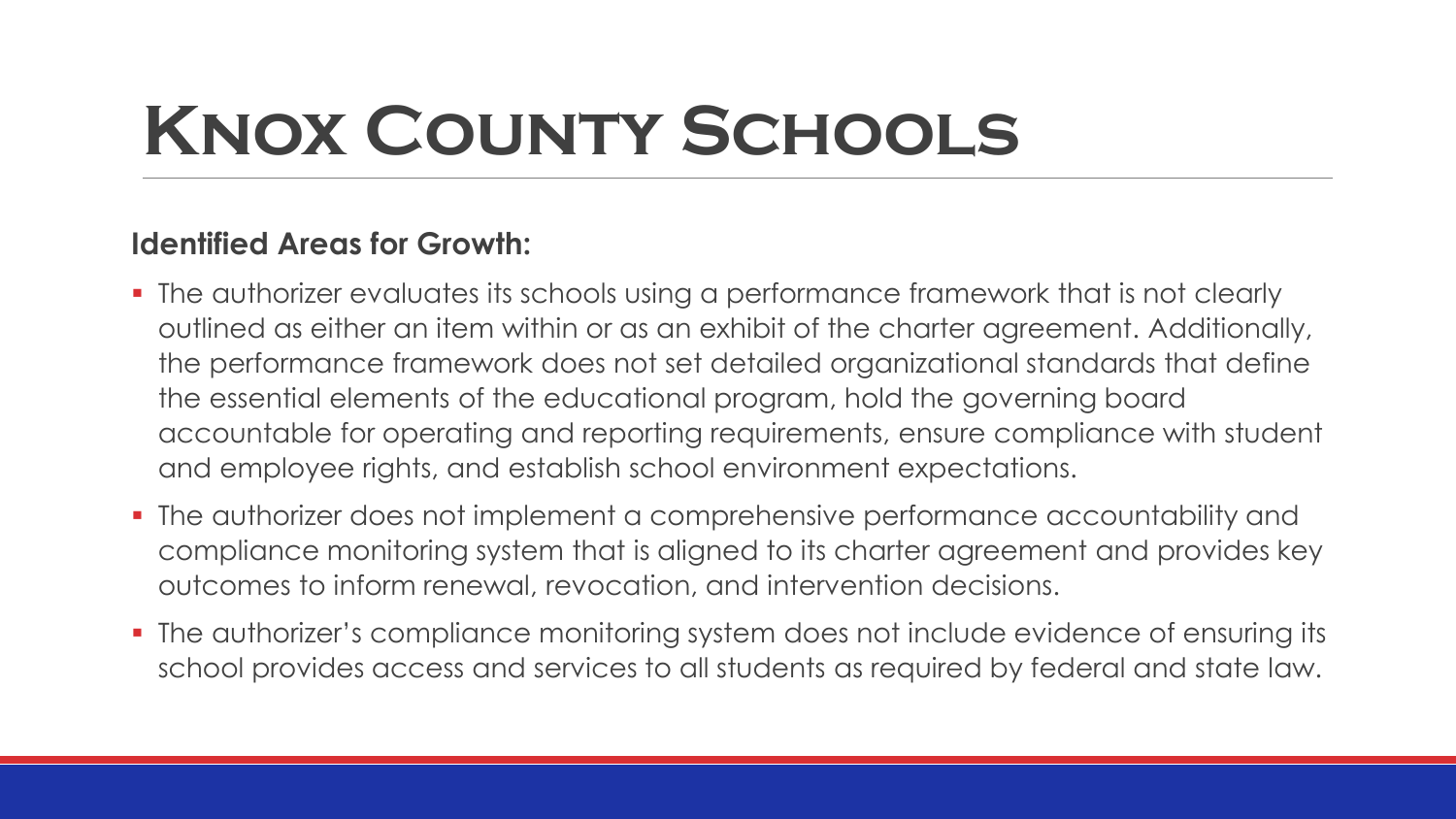# **Knox County Schools**

**Overall Rating:** 2.94 Satisfactory

**Required Follow-Up Actions:**

 Submission of a self-assessment in the 2022-23 school year, as required for all authorizers in a non-evaluation year.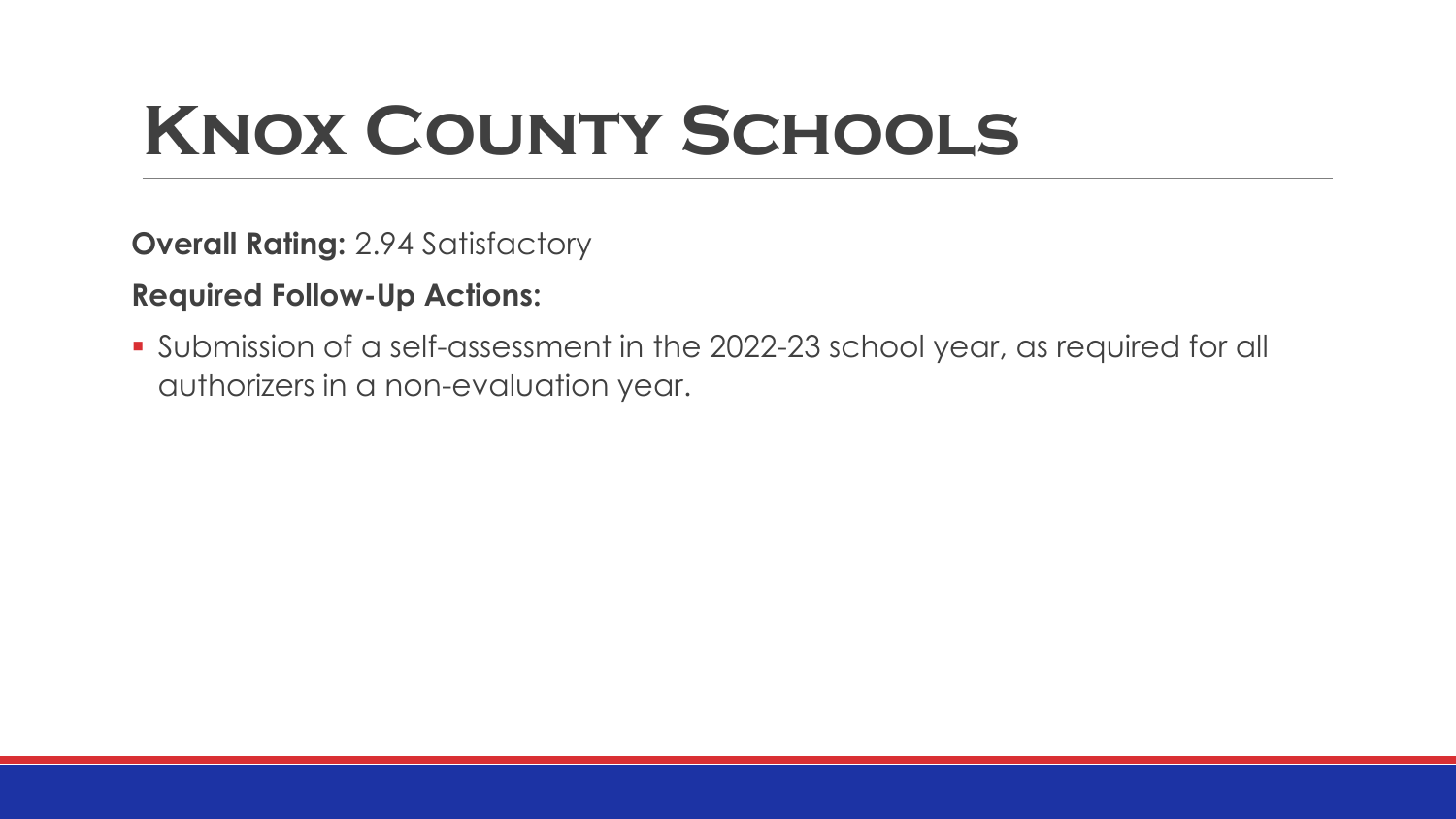# **Shelby County Schools (SCS)**

| <b>About the Authorizer:</b>                        | SCS is a district-level authorizer in Shelby County. SCS's first<br>charter school opened in 2003 and its charter schools currently<br>serve approximately 18% of the district's students.                                               |
|-----------------------------------------------------|------------------------------------------------------------------------------------------------------------------------------------------------------------------------------------------------------------------------------------------|
| <b>Operational Schools:</b>                         | 56 schools in the 2020-21 school year                                                                                                                                                                                                    |
| <b>Students Enrolled:</b>                           | 19,985 students in the 2020-21 school year                                                                                                                                                                                               |
| <b>Approved School(s) in</b><br><b>Development:</b> | 0 schools in development                                                                                                                                                                                                                 |
| <b>Closed Schools:</b>                              | 4 schools closed since September 1, 2019<br>Kaleidoscope School of Memphis (2021)<br>$\bullet$<br>Aster College Prep (2019)<br>$\bullet$<br>City University School Boys Preparatory (2109)<br>Southwest Early College High School (2020) |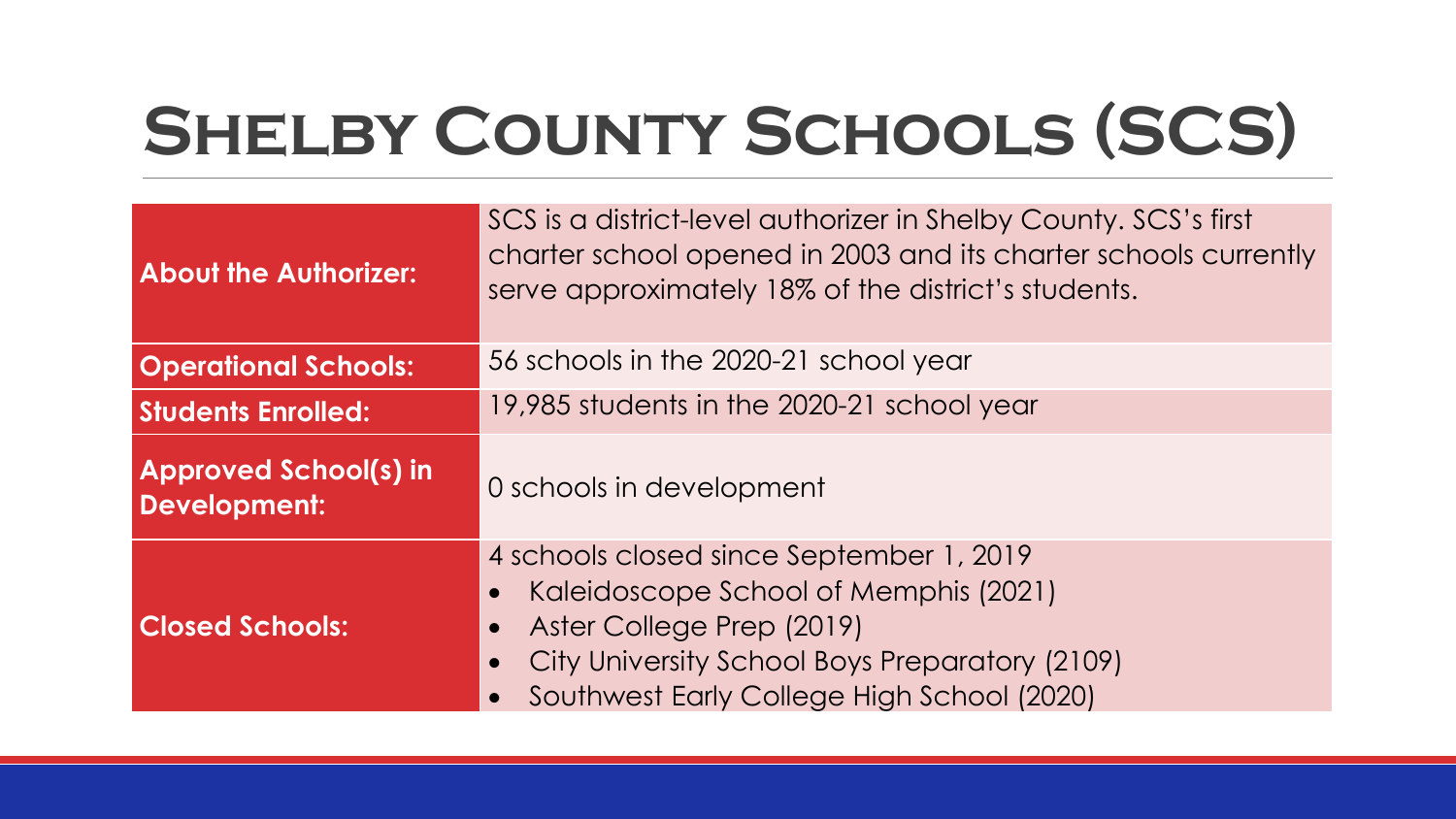# **Shelby County Schools**

#### **Identified Areas of Strength:**

- The authorizer implements a quality new-start application process that's aligned with state guidelines, is transparent and clearly communicated, follows rigorous approval criteria for applicants, and is open to all.
- **The authorizer follows a quality monitoring and intervention process that is** clearly communicated to schools, promptly notifying schools of any violation of their charter agreement, allows time for resolution, and honors charter school autonomy.
- The authorizer revokes a charter school when there is clear evidence of extreme underperformance, violation of law, or loss of public trust and does so without political influence or community pressure.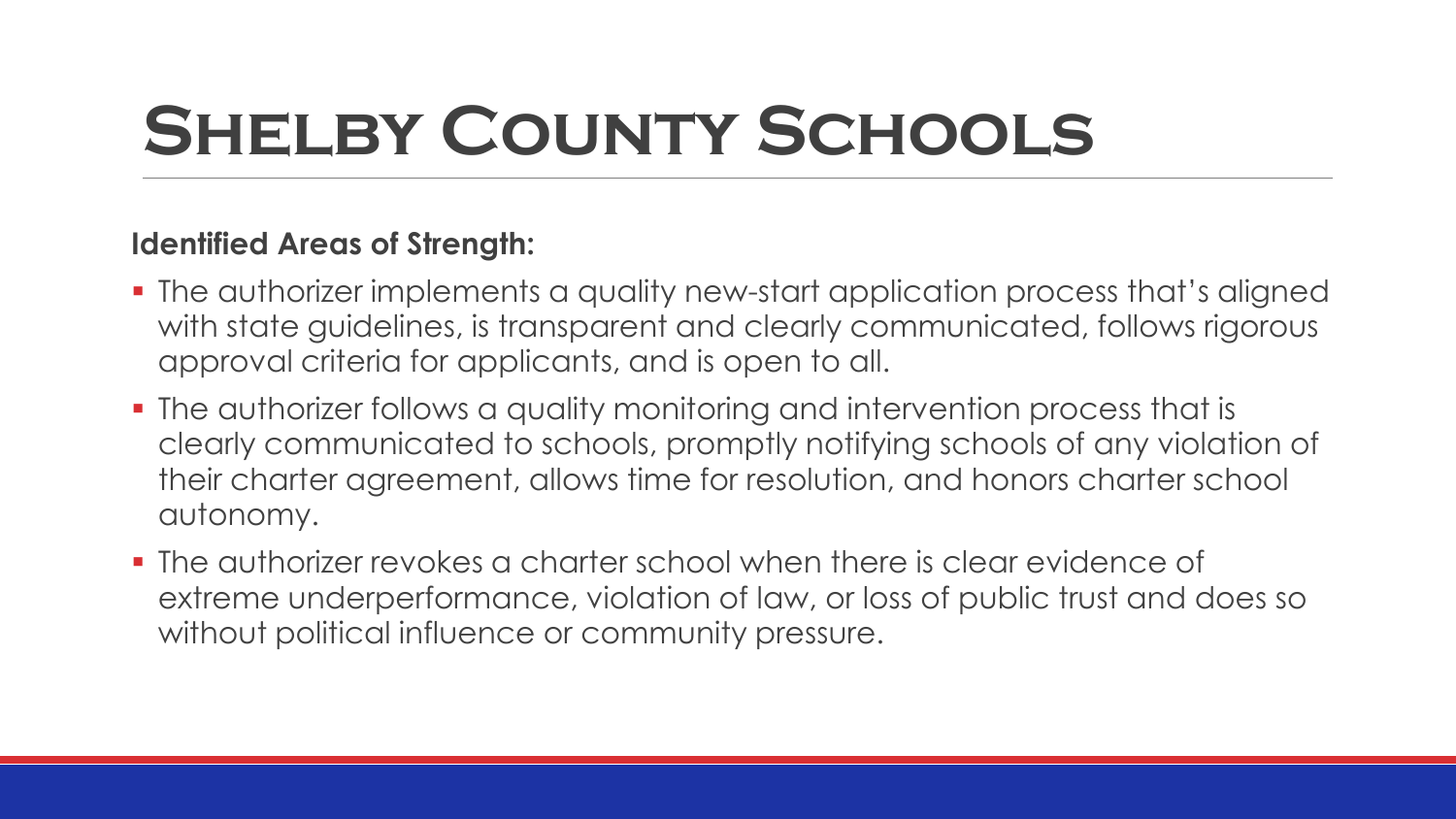# **Shelby County Schools**

#### **Identified Areas for Growth:**

- The authorizer lacks a clear authorizing mission and relevant training for all members of its authorizing staff and board.
- **The authorizer evaluates its schools using a performance framework that is not** clearly outlined as either an item within or as an exhibit of the charter agreement for each of its schools.
- The authorizer's documentation did not include evidence that it follows each step of its closure process to ensure timely notification to parents, orderly transition of students and student records to new schools, and the full disposition of school funds, property, and assets.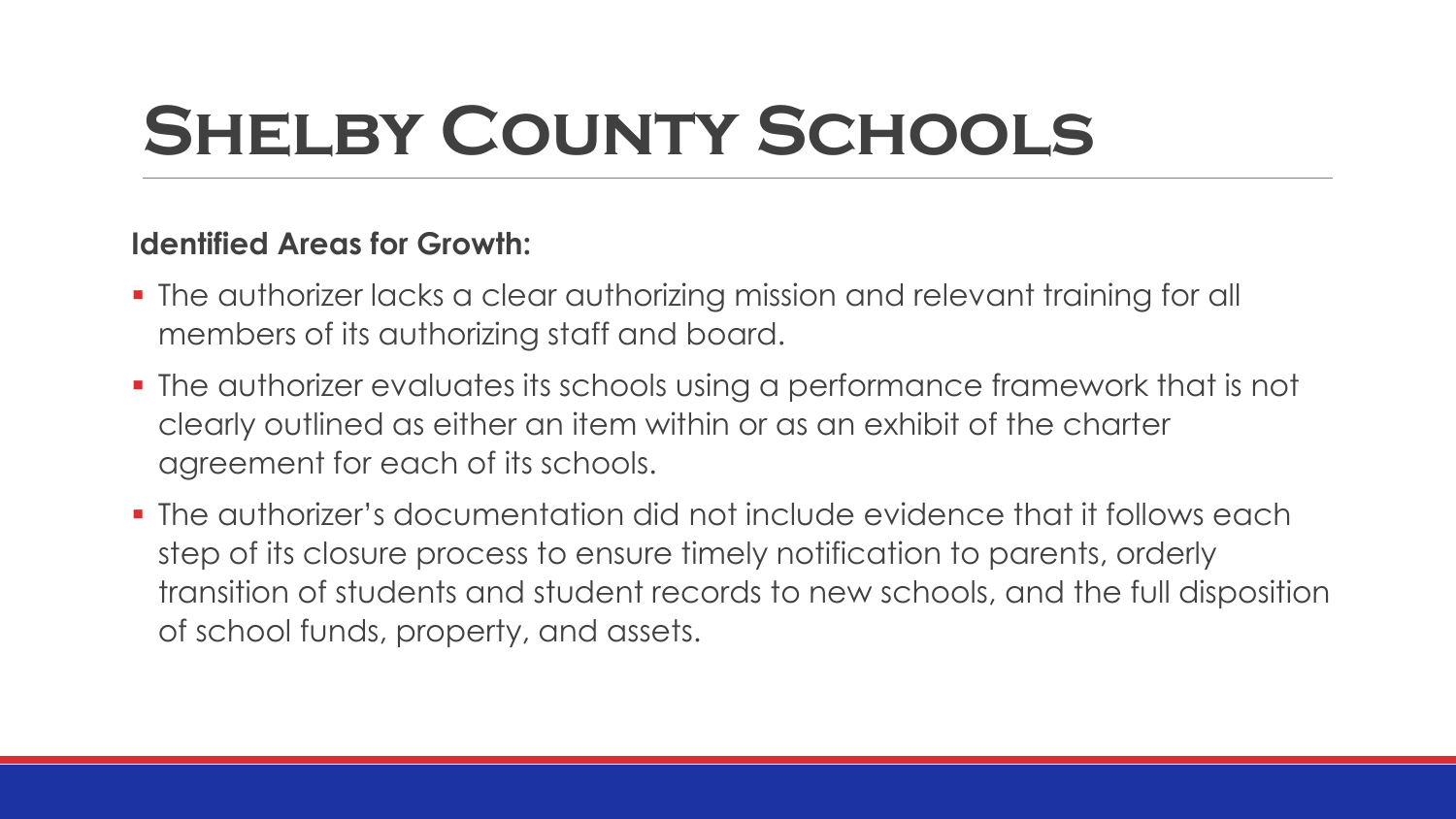# **Shelby County Schools**

**Overall Rating:** 3.53 Exemplary

**Required Follow-Up Actions:**

- **Public recognition and highlighting authorizer best practices by the State Board.**
- Submission of a self-assessment in the 2022-23 school year, as required for all authorizers in a non-evaluation year.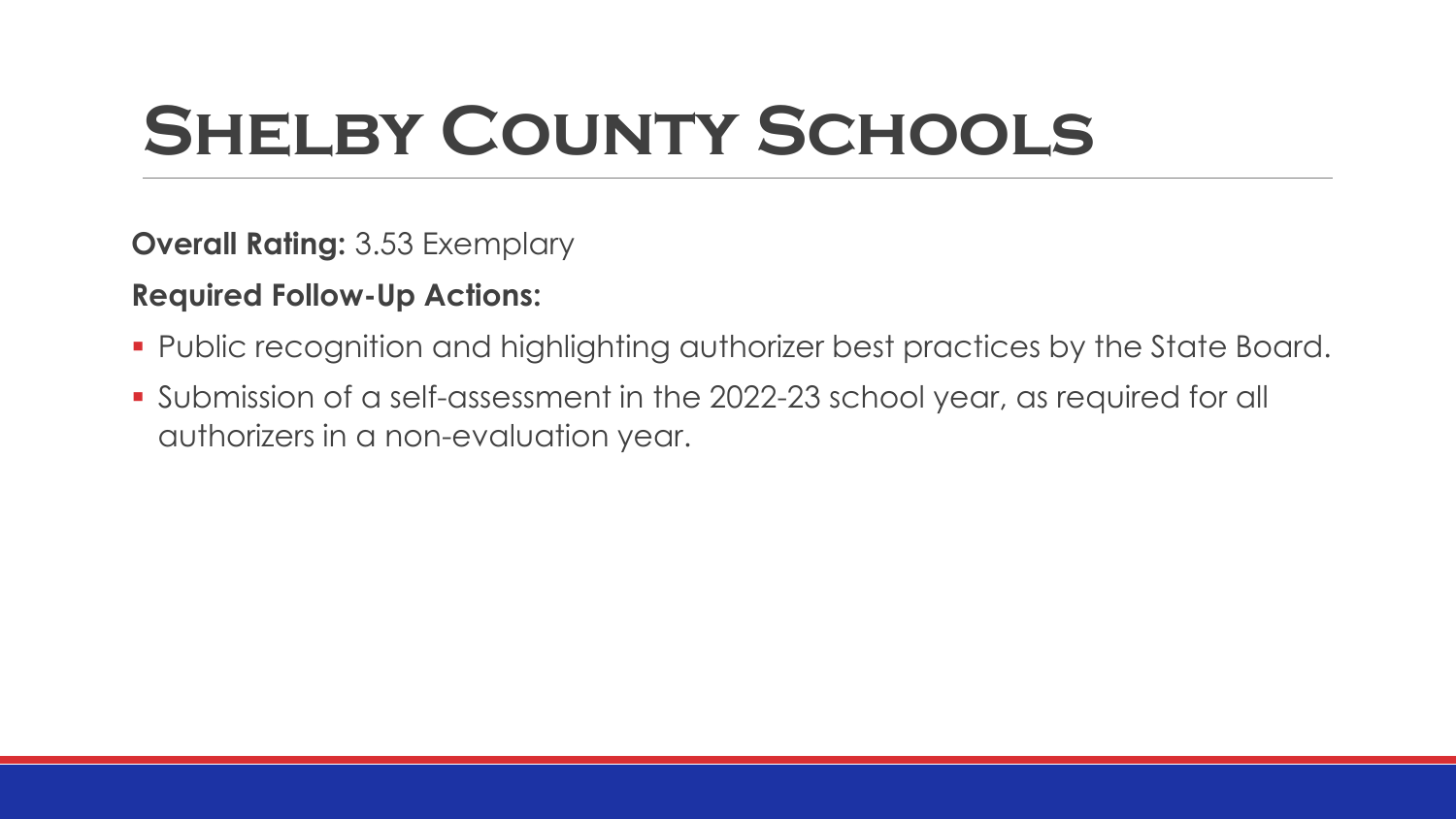### **SHELBY COUNTY SCHOOLS: Best Practices**

- Developed informational videos for charter school applicants and invites applicants to an informational meeting at the start of the application process.
- Publishes a priorities document which outlines the greatest needs in each neighborhood, including seat quality and seat capacity, to inform potential charter school applicants.
- Annually publishes a comprehensive guidebook for charter school operators which includes required submission timelines and an explanation of the data sources aligned to its performance framework.
- Hosts a charter school leader institute each summer to provide technical assistance and relevant training for principals, CEOs/board chairs and operations managers.
- Created sample intervention notifications to streamline support and ensure consistent feedback to schools that are out of compliance.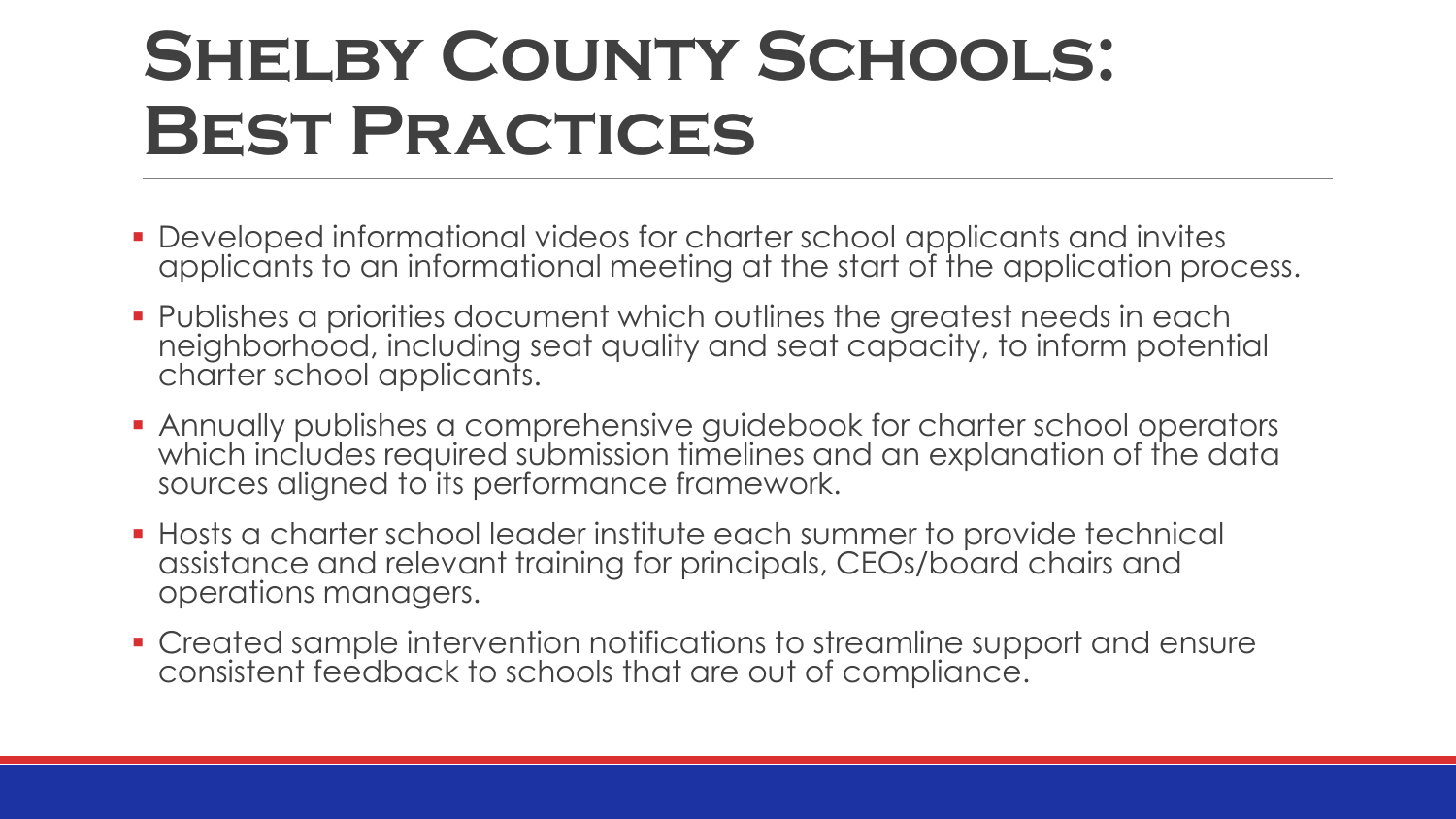### **Evaluation Reflections**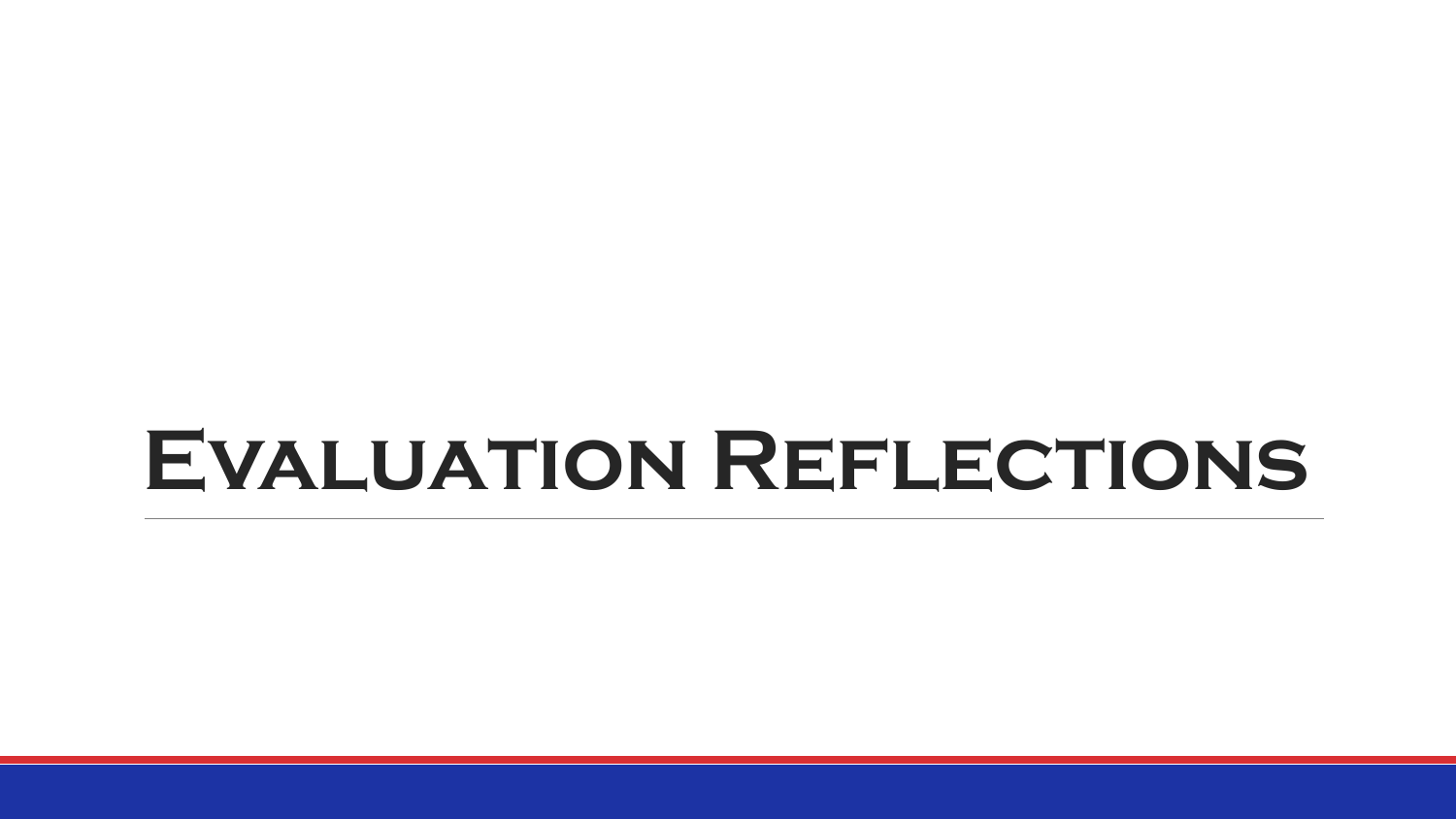### **Key Takeaways**

- Our evaluation process is rigorous, thorough and transparent.
- Our authorizers value the opportunity to be involved in the development process, to serve on the evaluation team, and for the feedback provided through the evaluation.
- Our authorizers are now asked annually to identify their own areas of strength and areas for growth and to develop an action plan as a result.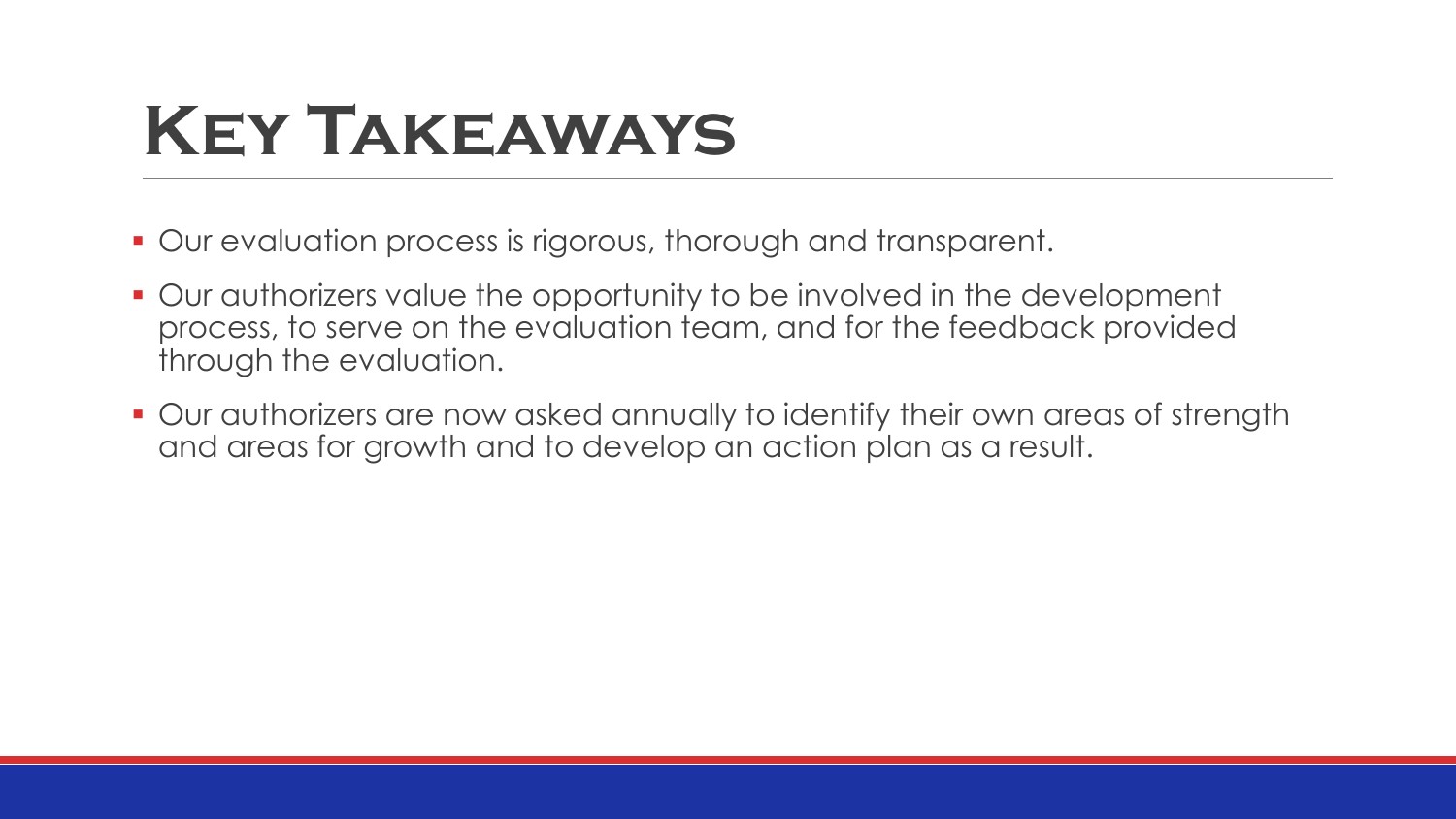## **To Consider for Next Cycle Beginning in 2023**

- **Recalibration of the overall ratings**
- **Ensure that the process fairly evaluates our wide range of authorizers which** includes those with a small portfolio and those with a large portfolio
- Update standards to ensure there are no duplicates and they are clearly stated
- Consider specific "Advanced" standards that allow authorizers to receive bonus points for actions that push beyond the day-to-day work of the authorizer
- Allow authorizers the opportunity to submit missing documentation during the evaluation week, as requested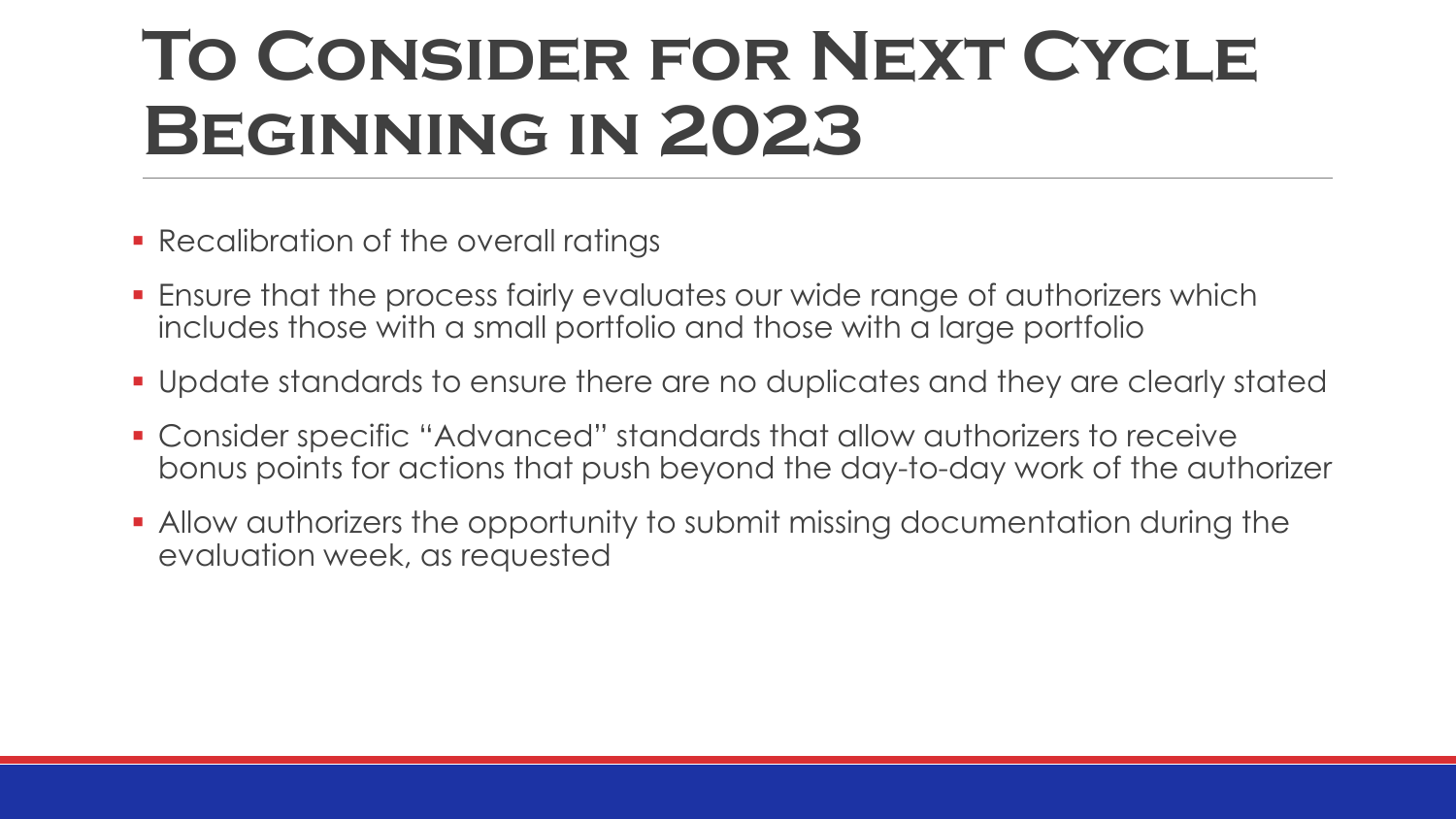### **Authorizer Resources**

- **F** Technical Assistance Sessions
- Charter authorizer contacts on State Board's website
- **Bi-Monthly Authorizer Connect meetings**
- Access to SchoolWorks' charter school authorizer video module library
- **Quality Authorizing Series**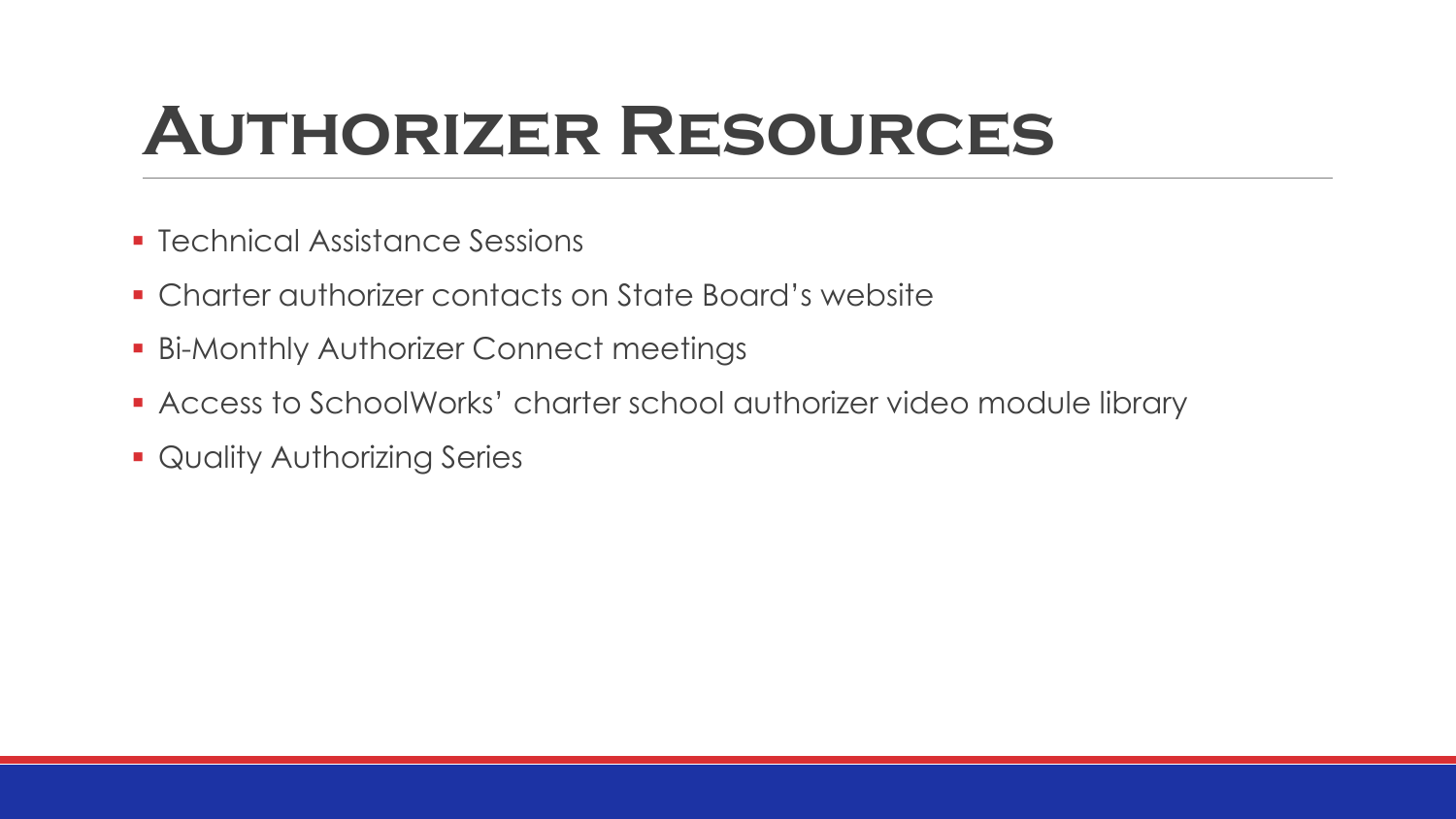# **Quality Authorizing Series**

- Part I: You've Received an LOI Now what? (January 2022)
- **Part II: Application Review 101 (February 2022)**
- Part III: The Appeal Process (July 2022)
- **Part IV: The Charter Agreement (August 2022)**
- **Part V: Effective Authorizing (October 2022)**